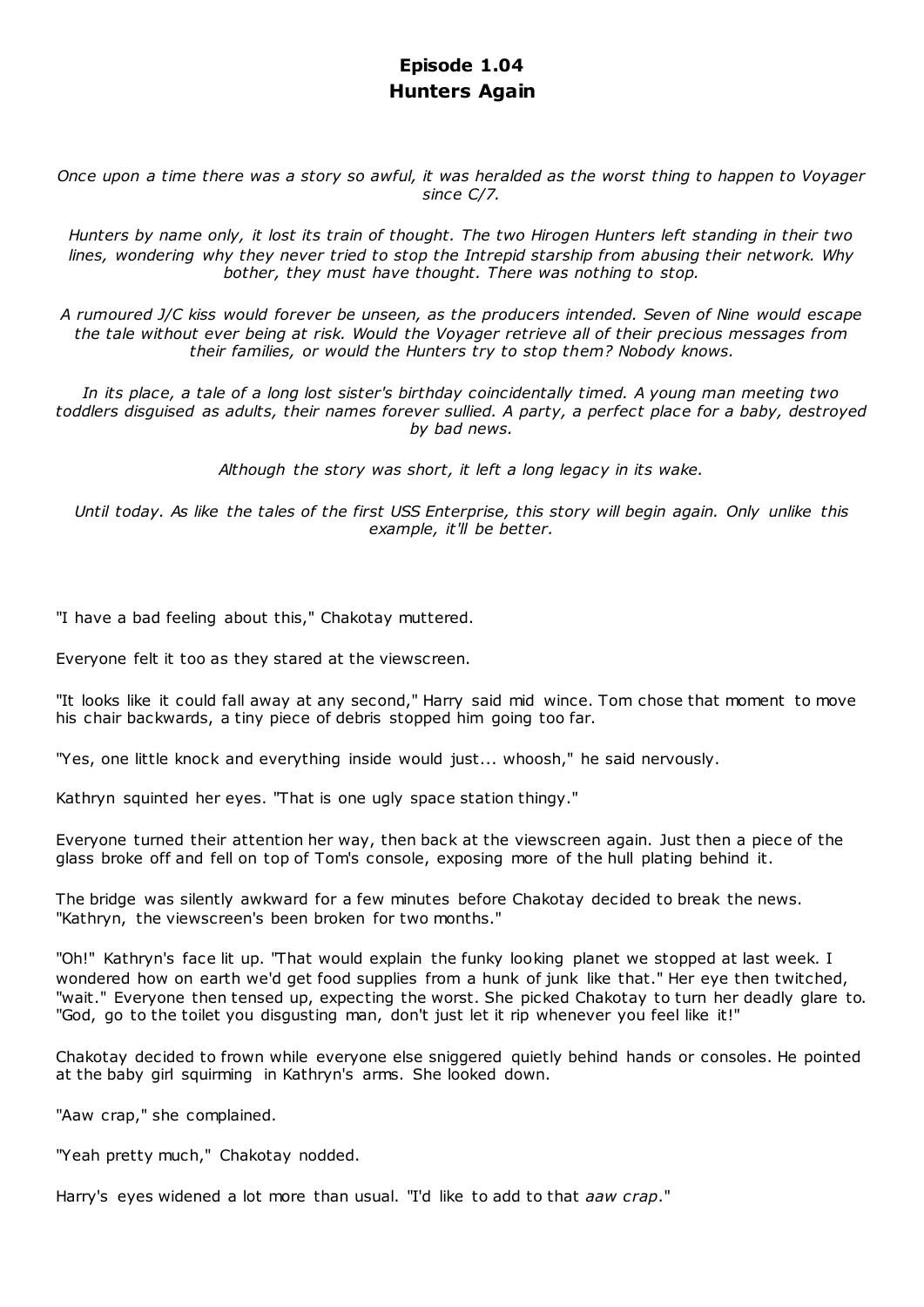"Eeew!" Kathryn pulled a face. She stood up, then threw her body around to glare at him. "What's the matter with you?"

Tuvok raised his eyebrow, "I agree with Mr Kim, this is much cause for alarm."

"Dirty gits," Kathryn grumbled as she marched into her Ready Room.

"What is it?" Chakotay asked.

"I recommend going to Red Alert," Harry stuttered.

Chakotay shook his head, "relax. The replicators will be back soon, and the smell only hangs around for a few minutes."

"No," Harry said in a ominous voice. "What episode number are we up to?"

Tom looked at his left hand, he counted up to four and his eyes did the same thing Harry's did. "Oh my god."

"What is it!?" Chakotay impatiently repeated.

"Indeed," Tuvok agreed with the others. "Episode four."

"Season One," Tom swallowed hard.

Chakotay finally got it, his face went extremely pale. "Hunters. Dear god, have mercy on us all."

"Looking on the bright side, we only have to suffer a few scenes, then it's over," Harry tried to convince himself.

"Oh really!" Chakotay snapped at him, scaring him half to death. "Was this scene in the original!?"

"No," Harry whimpered.

"So not only will it be crap, it'll be long too," Chakotay muttered.

Tom shook his head, then made a run for it to the turbolift. Nobody stopped him.

"That was stupid," Harry muttered. "He must know his first scene was in the Mess Hall."

"Somehow I doubt he's going there. I'm thinking more like shuttle bay or the escape pods," Chakotay said. He frowned. "Then again, isn't..."

"Why won't this thing work?" Tom cried from inside the powerless turbolift. Then he really did break into tears. "Why?" Tuvok peeped his head around to see him curl up in a foetal position.

"Oh is this why Year of Hell was changed to cripple us, to stop us from escaping Hunters?" Harry said. He shuddered viciously. "The humanity."

Chakotay shook his head, "I dunno why we even had to have it. What happens to justify a rewrite, really?" He turned to Tuvok. "Let's just try to forget about it. What were you saying about the array you discovered, Tuvok?"

"I really doubt we're supposed to have a plot in this episode, Commander," Tuvok raised his eyebrow.

Chakotay narrowed his eyes at the stubborn Vulcan. "I don't care if it makes the episode longer, we'll have a plot other than back story fodder and embarrassing character introductions or I'm turning evil. Mark my words."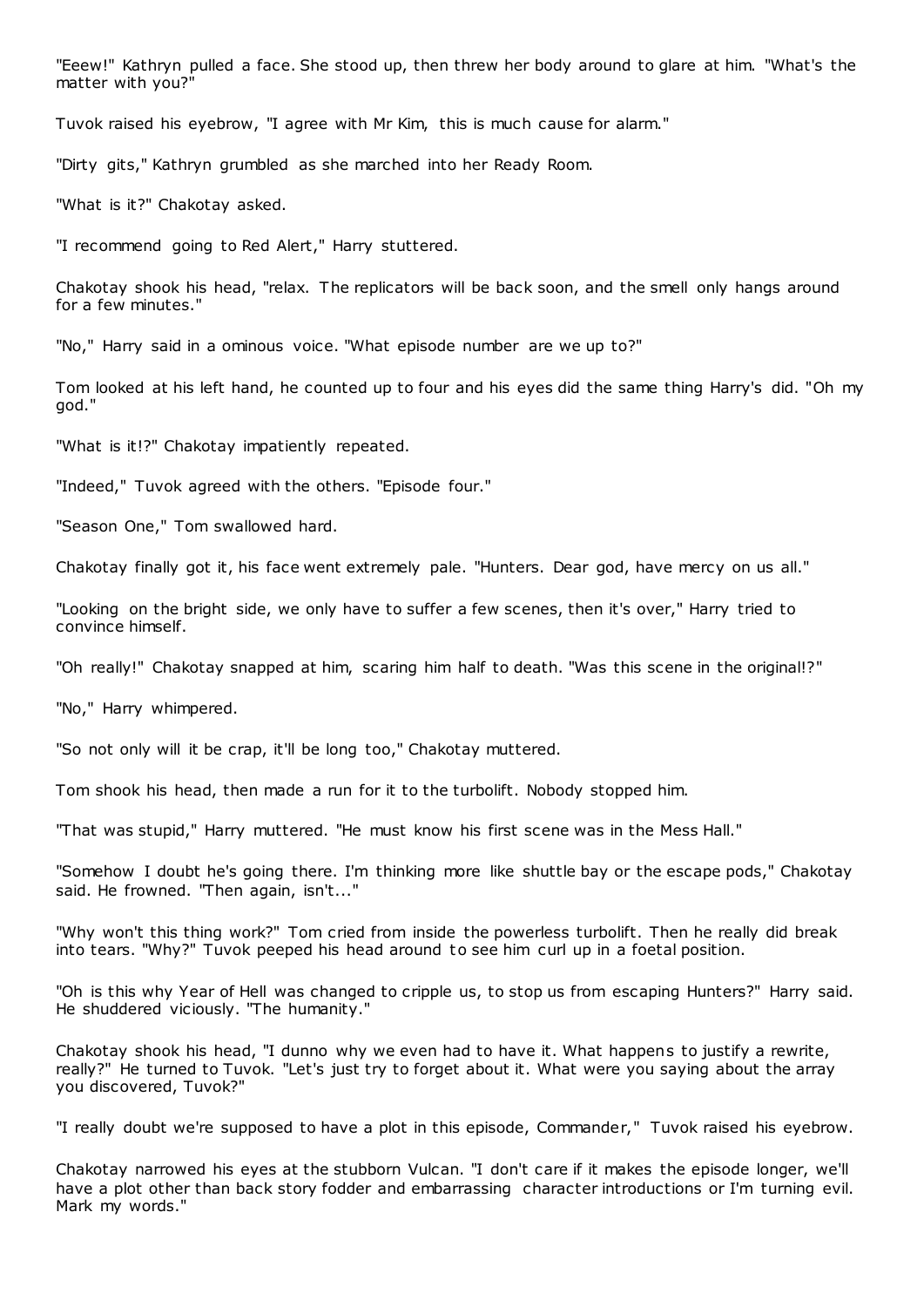"As if," Harry laughed.

"As you wish, Commander. I believe it to be a communications array, connected to a network," Tuvok answered.

"Do we even remember how the actual Hunters went, cos all I remember is the horror of ours," Harry asked no one in particular.

Nobody really answered him.

## **Meanwhile:**

Two ridiculously tall alien men, wearing body armour, stood in their ship. They were surrounded by what looked like corpses and separate body parts hanging from the ceiling.

"Wow, we even got a description, Beta. A bad one, but what other kind is there?" one of them said.

Beta cleared his throat. "Are we actually going to do something in Fifth Voyager this time, VHS?"

"Alpha, and it seems that way," the first man nodded.

With that Beta returned to his screen, watching a dot go across the screen. "The prey's course has become erratic, I will intercept to kill."

"No, maintain distance. I want to let them suffer a bit longer," Alpha maliciously snarled.

"We are still talking about the prey, aren't we?" Beta asked.

Alpha smiled coldly.

## **The Mess Hall:**

Everyone present tried not to laugh as Harry tried to drag in a hysterical Tom by the arm. He grabbed the door frame at the last second.

"Come on Tom," Harry groaned as he was thrown backwards.

"No! I want to go home until the next episode!" Tom cried like a baby.

Harry tried to pull him away so Tom pulled back, this towing and throwing went on for a few minutes.

Everyone got an extra laugh as James tried to get in through the same door. One shove was all it took to send them both flying into a heap on the floor.

"No, don't do it!" Tom screamed at him.

Harry blushed madly, "Tom, get off me. This looks so wrong." Tom then realised he landed on top of Harry in a rather compromising position. He quickly scrambled up.

"Yeah it did, and don't do what?" James sniggered.

"Don't come in here, don't you know what episode it is?" Tom screamed at him while pointing. James wiped his face with a disgusted expression. "Sorry," Tom said in a slightly calmer tone.

"Shh!" Harry shushed him. "He was here in the first three episodes this time, so he probably hasn't kept track like we have."

James understood, the disgusted expression on his face got worse. "We still have to do Hunters?"

"Shhh, don't mention its name," Harry whispered.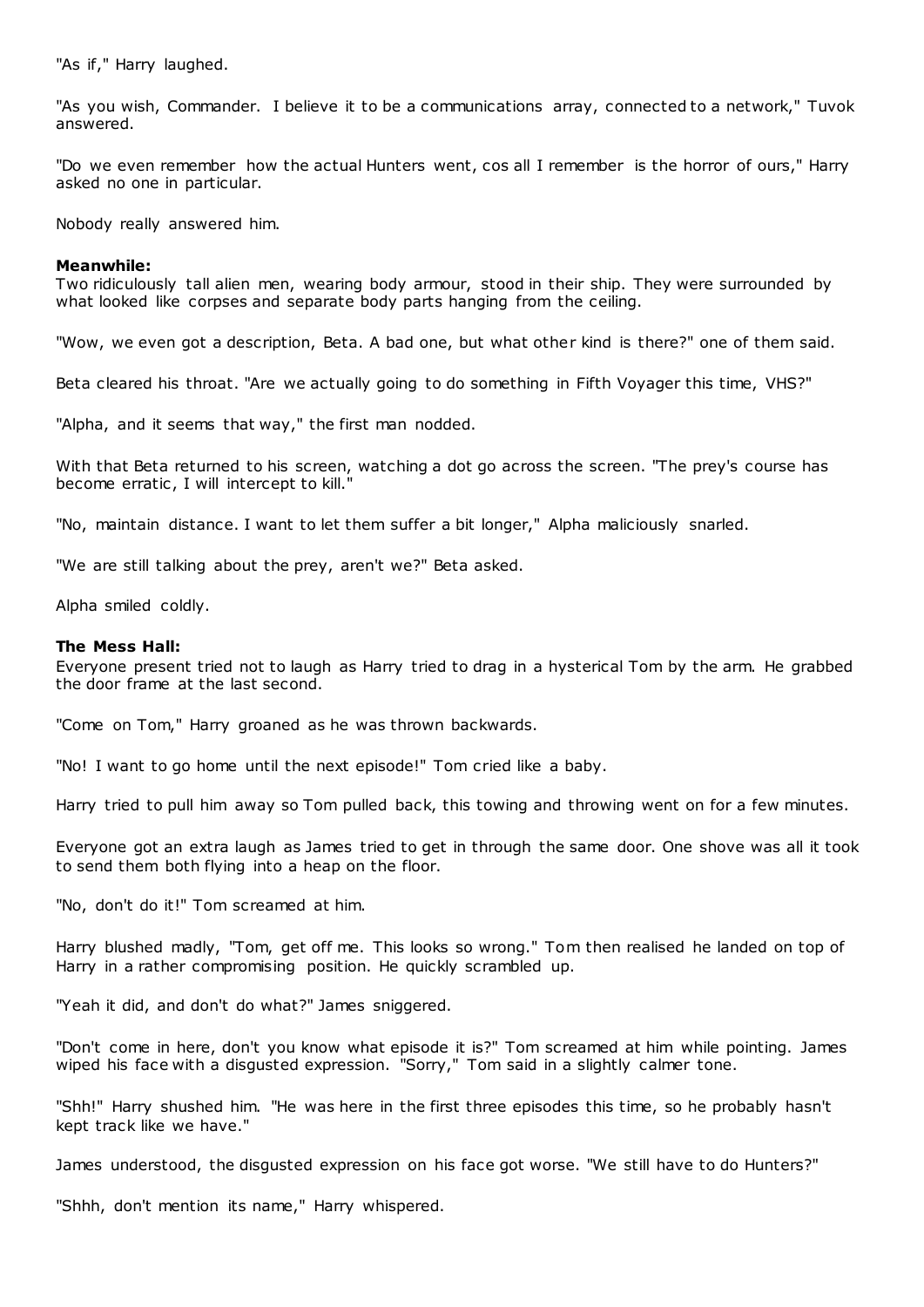"Whatever, I'm not in it," James shrugged as he walked away.

Tom actually trembled at the thought of what he was going to say, it didn't stop him though. "But you were in it."

James laughed as he sat down at an empty table. "Yeah right." Tom and Harry at that moment caught sight of Craig at another table, looking a little sorry for himself.

"Oh god, it begins," Tom muttered.

Harry patted his friend on the arm, "just keep it short and sweet, we'll be onto the next episode in no time."

"Short doesn't always equals sweet you know," Tom pointed out. "Surely this episode is the best example of my point."

"Move it or lose it," a familiar girl's voice said from behind them. Tom was then shoved a step to the side. He watched as Jessie made her way over to James' table.

"See," Tom groaned.

Harry smiled. "Wait Jess..." Jessie stopped and looked back over her shoulder. "Do you really want to be in this room, now... you do know what episode this is, don't you?"

"Of course I do," Jessie said, gesturing her cup forward before she took a sip out of it.

Tom's eyes widened, "wait, instead of not acting in a crazy, drunk kid fashion like in the original, you decide to drink Neelix's home made coffee instead. What are you, an..." Harry quickly covered his mouth so he sounded muffled on the last word. Jessie passed the two a scowl as she sat down.

"Let's just..." Harry gestured his head to Craig. He then dragged his friend towards his table. Tom shook his head, muttering along the way. An elbow went into his arm once they got there. "Tom?"

Tom's shoulders slumped in defeat. "Hey Craig."

"Yeah hi, what's up?" Harry asked. Tom's head continued to shake as he mouthed the word *why* over and over.

Craig looked up at the pair, his nose shrivelled in disgust. "Ohno." Tom pulled a face as he continued to shake his head. "Don't look at me like that. Imagine that you're the one that has to have a birthday on the day Hunters happened."

Harry shuddered violently while Tom tried to stop moving his head, he found he couldn't right away. "So er, birthday?" he asked unenthusiastically.

"Yeah yeah, my step sister's. We usually celebrate it together," Craig sighed.

"Ah that's too bad, see ya," Tom said as he turned away. Harry stopped him. "You said make it short!" he hissed at his friend.

"You didn't have to come over, you know," Craig muttered.

"Yeah," Tom sighed.

Harry shook his head, "if we keep it the same, the sooner it is over. We went over this before we came here."

"Why would you want to keep Hunters the same?" Craig asked in disgust. "What's wrong with you?"

Tom laughed as he stared at his friend, he didn't know what to say.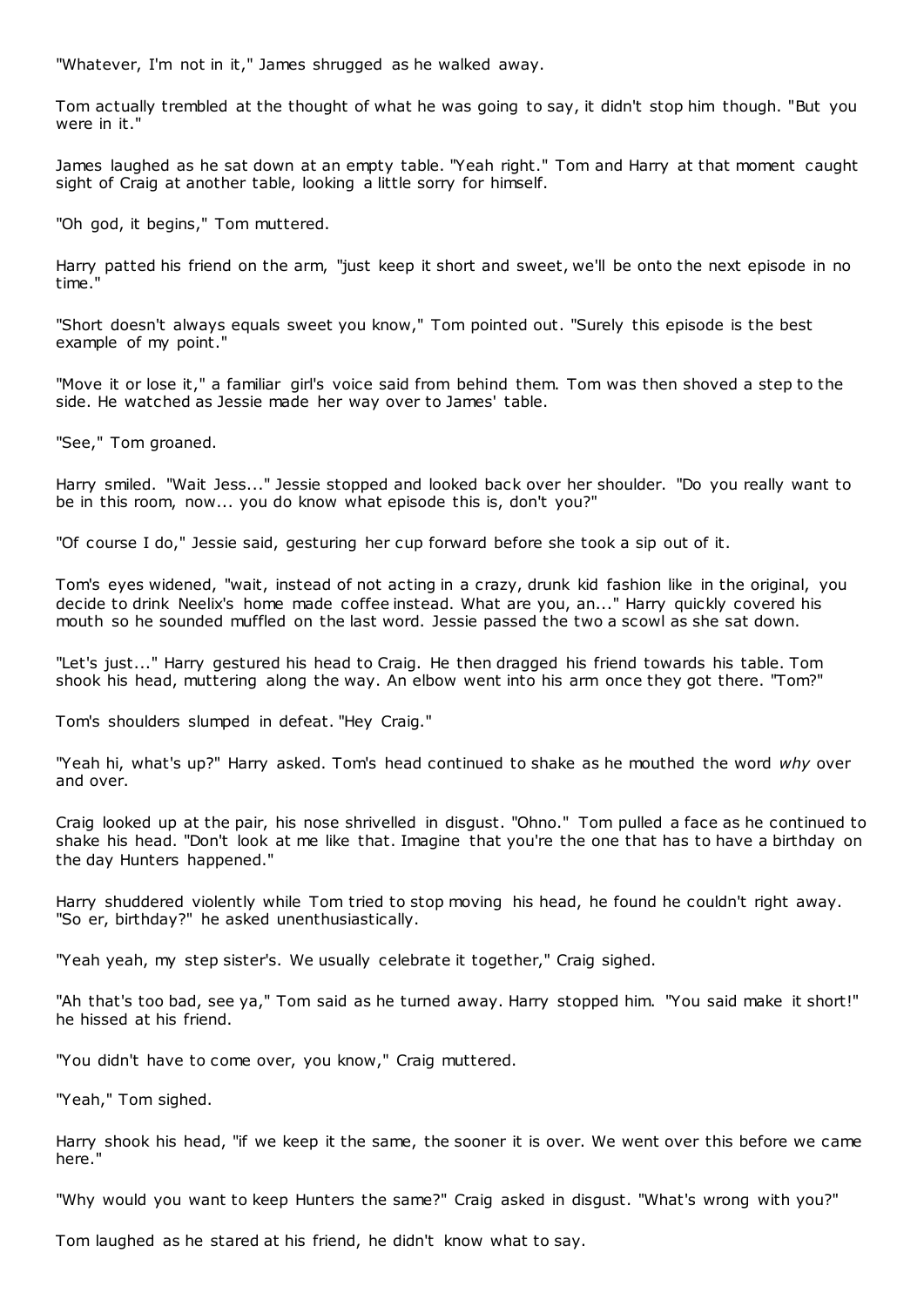"So er... how's Security treating you?" Tom decided to ask.

Craig seemed a little relieved. "Not bad, it's better than the school lessons we had to do." Harry frowned.

"I don't think you've even mentioned what team you're on. Anyone we know?" Tom asked, happy to have the subject completely changed.

Craig looked behind him and pointed at James' table. This made Tom burst out laughing. "What?"

"Good luck!" Tom managed to spit out in between laughs. Craig grimaced as the literal spit nearly hit his food.

"Okay, I know I'll get lynched for this as it was in the original Hunters, but it's the only thing in it that should stay," Harry blurted out. Before anyone could stop him, he continued, "what's with the Lieutenant pip, recently left school Craig?"

Craig smiled, "you're right, it is the only good part in Hunters."

"Well?" Harry stubbornly said.

Tom continued laughing, "well at least we can skip the awkward meeting scene later since you've met him already. But still, oh boy!" He wiped tears from both of his eyes.

Craig shrugged, "I've been a Lieutenant for years now. Obviously the Captain thought highly of me." Mischief sparkled in his eyes, "twice."

"She was drunk on coffee, wasn't she?" Harry grumbled.

"Too bad you never had the brains to think of that one," Craig teased.

Harry groaned impatiently, "I did, she said she had no pips left."

"That's too bad, Ensign," Craig smiled.

Harry narrowed his eyes, "just wait, my part in Hunters is almost over, but yours isn't."

Neelix chose that moment to skip through the doors, cradling a large metal box. "Attention everyone, I have great news!"

Everyone looked over expectantly, but they saw the box and just groaned in disappointment.

"Damn, I thought we were on episode five," one crewmember groaned.

"Even original Hunters isn't this short," the crewmember with her said. They both sighed sadly.

Neelix seemed to not notice everyone's reaction, his mad grin widened as he started fishing through the box. "That communications network goes all the way to the Alpha Quadrant, or at least close by. Guess what I have."

"The end?" James asked.

Jessie cringed slightly, "god I hope it's not the same one." She finished her drink.

"No," Neelix laughed. "Apparently Starfleet got our message and sent one back, with a bonus."

"We sent a message?" Craig frowned.

"Of course we did, surely a Lieutenant would know that," Harry smugly said to him.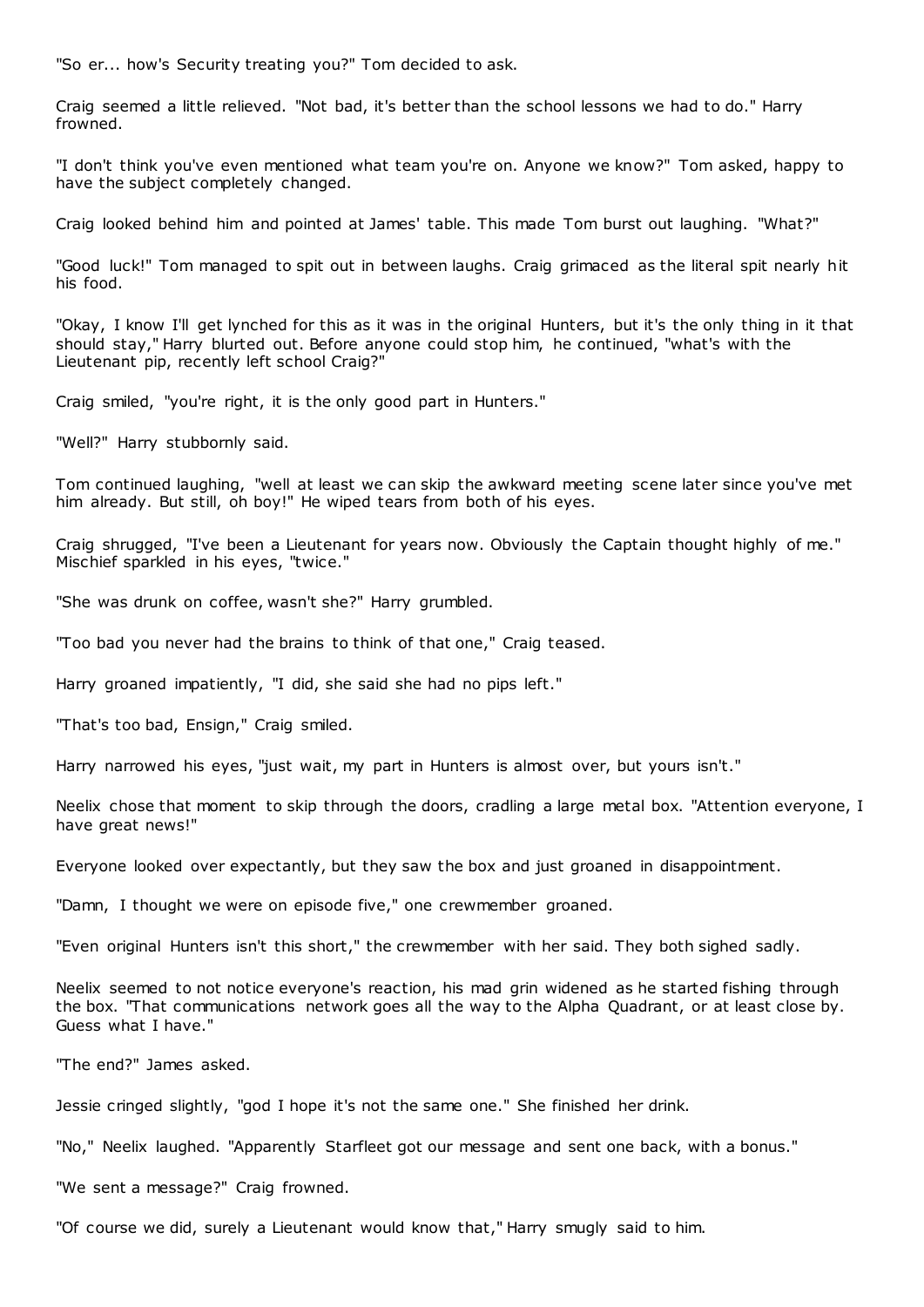Tom tried not to panic , "oh god, we're still skipping important scenes. Oh god! We didn't even have Message in a Bottle, how does this episode even work?"

Harry grabbed him by both shoulders and shook him roughly. "Calm down Tom, our Hunters doesn't make sense, ever!"

"Right," Tom trembled.

"Besides, we did send a message. You were too busy trying to get the escape pod you were in to close its doors," Harry said.

"Why don't I believe you?" Tom sarcastically asked him.

Neelix coughed to get attention back on him, he waved a few PADDs in the air. "Each one of these babies has a message to somebody from home. Isn't that wonderful?"

Most of the Mess Hall were crying at this point. They were happy to get messages but they knew that getting them meant the "story" was going the same way as before.

"Wait, that didn't take long to talk to everyone and get them to write messages to us. I hate this episode," Tom started to cry along with everyone else.

Harry shrugged, "well it did take a good few hours to talk you off the upper Engineering ledge."

"Stop saying stuff that I want actually in the episode," Craig pouted.

"No way, not buying it. You're just making excuses... for Hunters, you monster," Tom stuttered.

"Okay, this one is for Crewman Foster," Neelix announced. The regular Foster stood up with a surprised look on his face. "Oh sorry, no... the other Foster. I forgot he even existed, my bad."

Foster pouted as his paranoid twin brother got up instead.

"Ensign Thingymajig... that's original," Neelix giggled. He grabbed another PADD. "Crewman Rex."

"But, I don't know anyone from home," Jessie complained. She got up anyway.

"Ensign Taylor," Neelix said as she took hers.

James reluctantly got up to go collect his as Jessie read hers. She frowned. "What, I so did pay for those shoes." She marched away leaving James with a bemused look.

Neelix shrugged, "last one is Lieutenant Anderson."

Another crewmember looked disappointed. "Wasn't I supposed to get one too?" He then perked up immediately, "oh my god, I didn't get one. I'm free!" He ran out of the room, laughing madly.

"Lucky bast..." Tom grumbled in jealousy. Nothing stopped him from finishing his sentence. "Ard?" Craig meanwhile collected his PADD.

"I feel like I have to ask just so we can all escape this scene, but who is it from?" Harry asked.

Craig stared at him blankly. "You're not even trying are you? Why else would there be an awkward conversation about the person who wrote this message? It's supposed to be clever. All TV series do it."

"You know what would be clever. If something happened without a related thing happening in the episode opening, and instead the episode opened with something different," Tom said.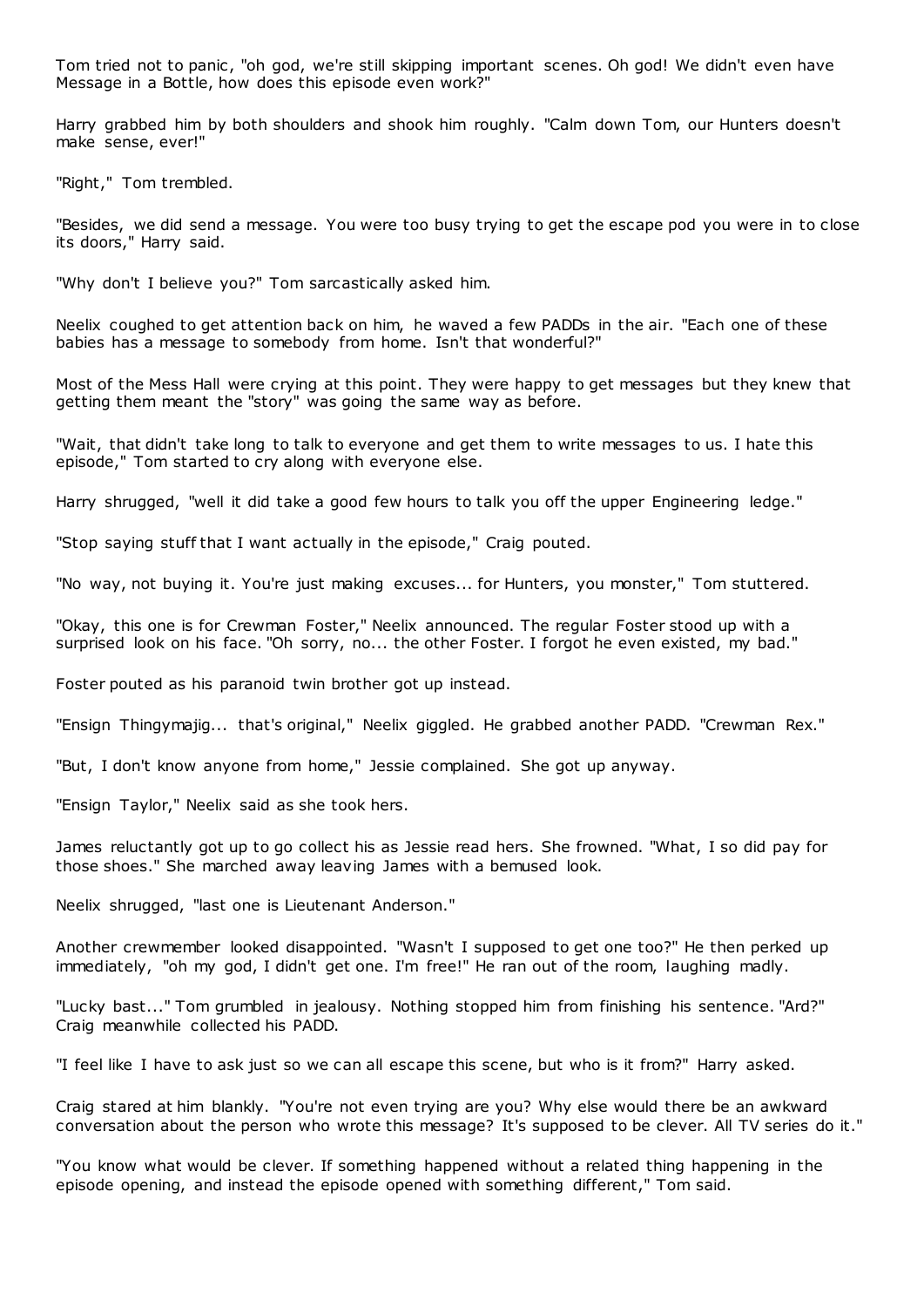Harry frowned in confusion, "I wouldn't call that clever either. Fifth Voyager does that crap all the time." Tom pouted.

Craig shook his head, "I'm going to go read this in private." He smiled at Tom, "there I've spared you the embarrassing, *oh my gawd, she wrote that* line. You're welcome."

Tom smiled in appreciation as the younger man escaped the Mess Hall. "He's a good kid." His good spirits melted away immediately when he saw James and Jessie heading for the exit too.

Suddenly everything went in slow motion as he cried out, "nooooooooooooooooo!" It continued as he charged for them. What he didn't realise as he was the only one going in slow motion of course, was they were only moving to the table with the sofas. He knew he could only tackle one, and both were a bad idea. He decided to go for James as he figured he'd get hurt twice if he went for Jessie.

Normal time resumed as Tom made his fateful tackle. All he did was lunge forward and bounce off of James' back, then fall butt first onto the floor. This cheered up everyone who saw it.

James frowned and turned around to see what bumped into him. At first he didn't see anything. Jessie giggling beside him got him to find the culprit.

"Ow, what are you made of!" Tom groaned as he rubbed his butt.

"Wasn't your encounter with Harry good enough for you, Tom?" James asked with a smirk on his face.

Tom's face went beetroot red, "what... no, I was just..." Harry joined him, well not literally, just stood beside him. "I was trying to stop you from leaving, starting the next Hunters scene, the horror." He tried to get up, "you're bloody welcome!"

James just had to point at the sofa to make Tom almost cry again. Harry tried to help him up but at this point he had given up.

Craig stood outside the open turbolift, debating silently whether he should go in. He looked behind him a few times before deciding. Then it occurred to him.

"You idiot, they're not working."

He turned away and started to walk to the nearest Jeffries tube. On route he almost bumped straight into Jessie as they both turned the corner.

"Damn, I mean sorry," Craig stuttered.

Jessie shook her head, "it's okay. I wasn't looking either."

"The turbolifts are still broken," Craig told her.

"Yeah thankfully," Jessie sighed in relief.

Craig frowned, "um, wasn't James with you?"

This seemed to annoy Jessie a *little*. "Look, unlike what Hunters says, we're not love sick puppies following each other around, all the damn time. I especially don't have bobble play fights with him, or skip down corridors."

Craig's eyes were now wider than they've ever been in his life. "Um..."

She wasn't done, "I'm also not five years old, or a Pokémon character. Okay!"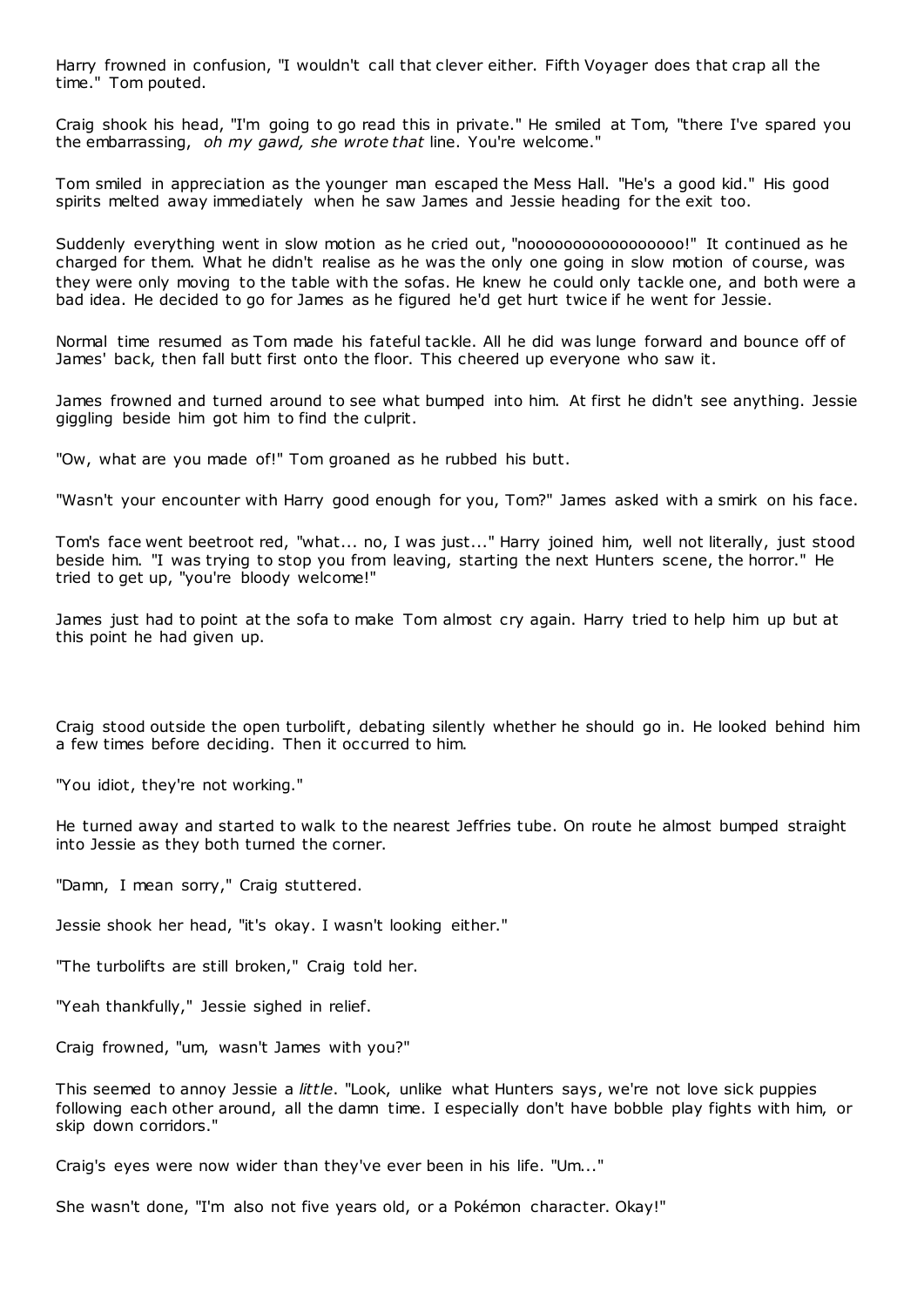"Okay," Craig nodded nervously. "Have you ever thought that having a new version of this episode means you get to undo crap like that. Why mention it?"

Jessie clenched her fists and closed her eyes, she shook her head. "Idiot. You're right, of course. I just... that was my first episode. You know?"

"I know," Craig nodded sympathetically. "Why don't we just start again. Hi, I'm Craig."

Jessie smirked slightly, "Jessie."

"Maybe you can explain why Tom thought it was hilarious that I'm on your friend, James' team," Craig questioned. "I doubt it has anything to do with what you said before."

"You're going to have a few problems if you try to get any reason from Tom Paris," Jessie replied.

"I suppose he and Thompson had that fight the first day he was back, but..." Craig said.

Jessie smirked again, "yeah that doesn't surprise me. Look, just take my advice, don't act like Thompson or Tom, and you'll get on fine."

"Right," Craig nodded.

Jessie continued on her way, Craig remained where he was. He quickly took out a PADD from his pocket and wrote something down.

*"Janeway to Anderson."*

Craig jumped out of his skin, almost dropping the PADD he had in his hands. "Crap, I should have expected that." He tapped his commbadge.

*"Please come to my Ready Room, I have to issues to talk over with you."*

"What?" Craig frowned in confusion. "I have to issues?"

*"Oh please, like you'd hear that typo. They sound alike, you nitpicker!"*

Craig swallowed hard as her voice sounded demonic to him by now. "But... it's Hunters, we're supposed to make fun of it."

*"What, it is? Eew! Ready Room, NOW!"*

"Yikes," Craig tried to shake his fear off. He hoped his scene with her would be alike as he headed for the Jeffries tube.

Meanwhile Jessie had finally remembered the turbolift wasn't working and marched out of it, muttering under her breath.

#### **The Ready Room:**

Kathryn stood by the replicator, staring at it intensely like she was having a no blinking contest with it. Nearby her new baby daughter sat in her little baby carrier, clutching a milk bottle to her mouth.

There was an old fashioned knock on the door, but that didn't break Kathryn's concentration. "Come in."

Craig nervously stepped inside. "You wanted to see me?"

"Yeah yeah, sit down. I'll be with you when I'm finished," Kathryn grumbled without even looking back. Craig's eyes shifted nervously as he headed for the sofa. "No!" He quickly ran for the chair opposite her desk instead.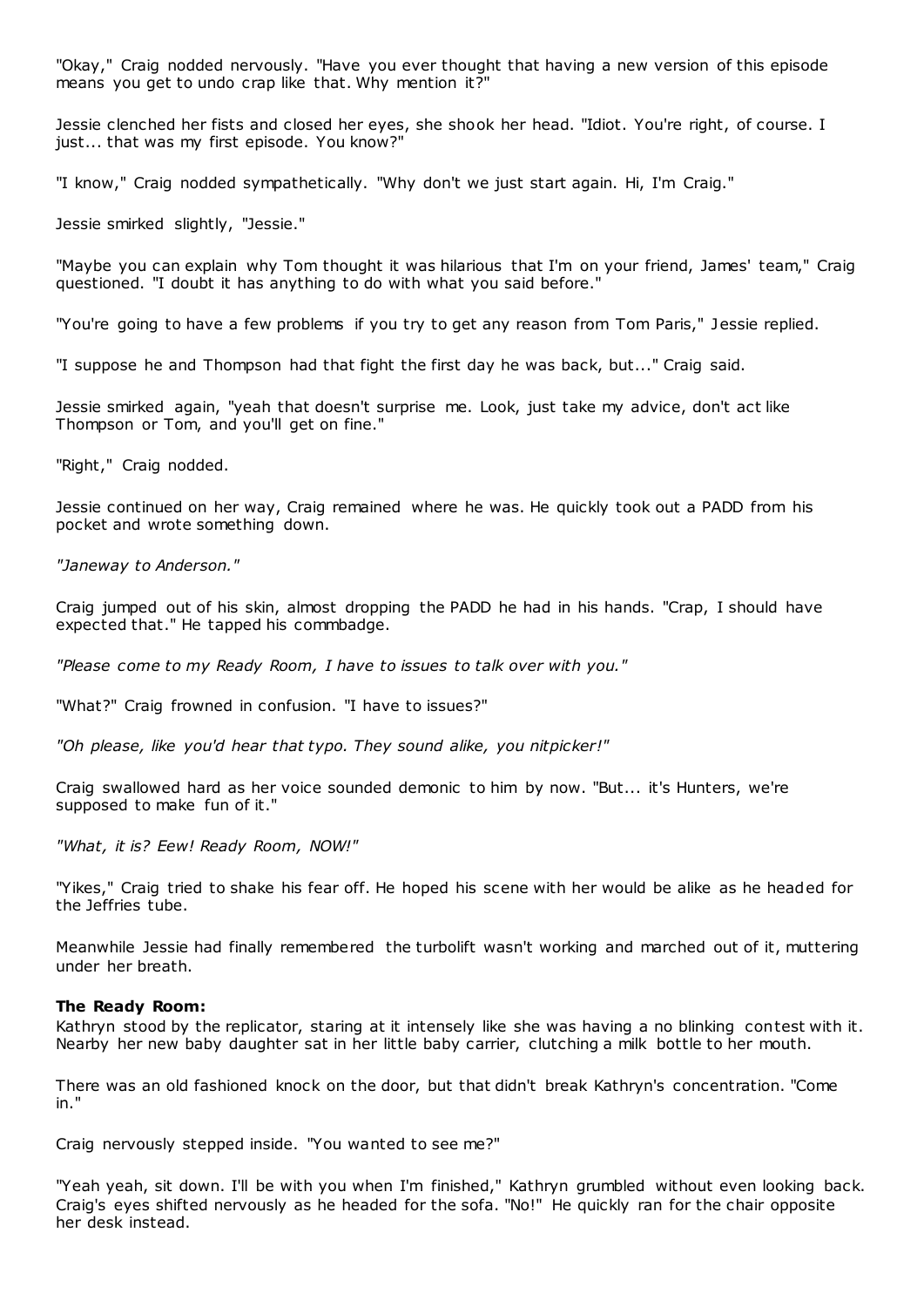Her demeanor softened a lot when the replicator made a sound. Craig looked over just in time to see the lights on it come back on.

"Coffee, black!" she almost shouted at the poor thing. A cup shimmered into existence.

"Oh," Craig understood now.

Kathryn ran over to her desk, all smiles now that she was cradling her favourite drink.

"Um, if the replicator's just come on now, what's your daughter drinking?" Craig frowned. Kathryn's angry stare came back, Craig shrunk into his seat. "Oh, I never said that."

"No," Kathryn scowled. She drank half of her cup. Luckily for him that took effect right away so she smiled happily at him. "Chakotay and I will be in charge of the bridge tonight, so we need a babysitter again."

Craig stared straight ahead like he was thinking about something. He shuddered as that thought came to an end.

"If you can't handle it, Lieutenant, I will ask someone else to help you," Kathryn muttered. The cup was finished. "Remind me again why I always bother you with this?" she asked sweetly.

"Um well..." Craig mumbled.

#### **Obvious flashback:**

Most of the main cast were sat around the Conference Room table while Kathryn showed off her daughter to everyone.

"Great, now who wants to be my main babysitter?" she asked while cooing at the baby.

When she looked back up only Chakotay was still sitting there, trying decide whether to laugh or be offended.

Craig ran in, sweating madly and breathing heavily. He was about to apologise when Kathryn interrupted him. "Thank you Craig, how kind of you."

## **Present day:**

"I really have no idea," Craig honestly replied.

"Well, will you do it?" Kathryn asked him.

"I suppose, I'm just surprised you want me to after the last time," Craig replied nervously.

Kathryn sighed, "well you know now not to use toilet paper as a replacement nappy, right?"

Craig laughed nervously as his face went a little red. "The replicators were down, it was all there was apparently."

"Apparently?" Kathryn suspiciously raised her eyebrow.

## **Another obvious flashback:**

Craig smiled sheepishly at what was in front of him. He held little Kiara upright by her waist, she was more screaming than crying. "Please!" he squeaked.

"What the hell is she wearing?" James muttered as he glanced at the kid. He quickly averted his eyes back to Craig.

Thompson shrugged, "what, if it's good enough for us, it's good enough for her."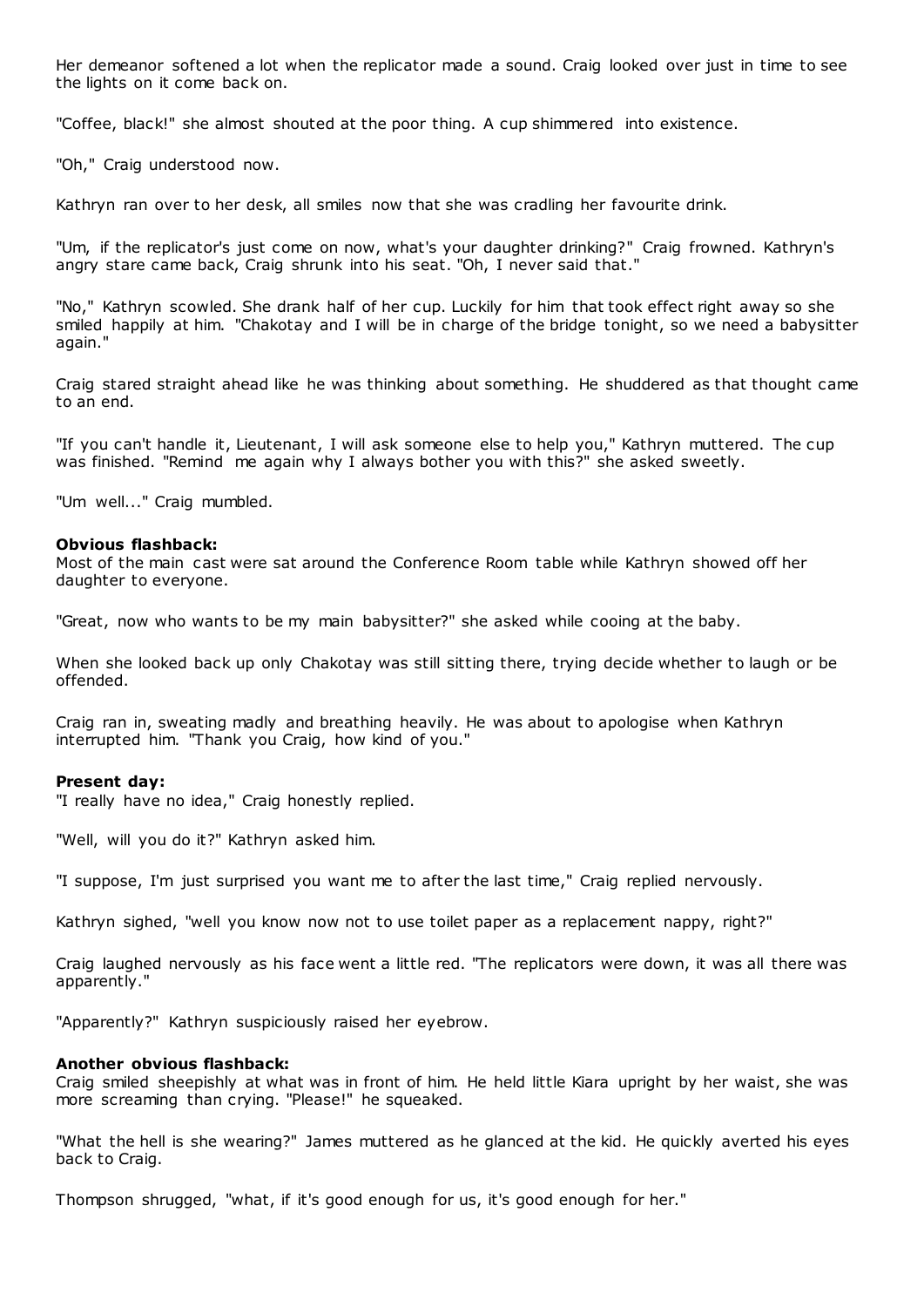James couldn't believe what he was hearing. "You asked Thompson to change a nappy, what's wrong with you?"

"I panicked," Craig replied. "I don't know how to do it, okay!"

Foster meanwhile looked at Thompson in disgust, "do you wear toilet paper underwear?"

"Of course not," Thompson was offended. Then he realised the problem, "oh, my bad."

# **Present day:**

"Obviously, I meant obviously," Craig corrected himself.

Kathryn kicked a bag out from under her desk, "I always give you this."

"Oh," Craig mumbled.

Kathryn sighed into her hand, "you don't know how to do it, do you?" Craig shook his head. "Well, Kiara seems to like you so if I were you I'd either learn, or find someone who knows how AND knows what nappies are. Okay?"

Craig groaned in disappointment, he tried to hide it but she noticed. "I don't know many people here, and Samantha is the only one I know with a kid, she thinks I'm a pervert so..."

Kathryn shook her head, "then look up how. Chakotay will drop her off at yours at 800."

Craig looked at her with a blank stare, she did the same back.

Eventually he decided to take a chance, "don't you mean 2000?"

Kathryn narrowed her eyes, "get out."

Craig did as he was told, and fast.

#### **Later, Craig's Quarters:**

Craig slipped his jacket on just in time to hear a beep. He thought it was the door so he went to check, nobody was there. On his way back he noticed his computer flashing.

"Good god Tom, not again." He went to press the receive command anyway. Tom appeared on the screen.

"Don't you dare go to James and Jessie's place with that kid, it's probably the worst scene in Fifth Voyager history," Tom pleaded with him. His face almost pressed up against the screen, scaring Craig half to death. "Don't do it!" The screen went back to normal.

"I know Tom, but... I'm not changing any girl's nappy, and everyone else I know can't seem to do it," Craig stuttered. "Or refuses. They're the last two I know." He tried to rack his brains for a solution.

The door chime interrupted him. He slowly got up to walk towards the door. It opened to reveal Chakotay holding the baby.

"Thanks Craig, I appreciate this," he said as he handed her over. "I've already changed her, so that's one time you won't have to."

"Uh yes, thanks," Craig stuttered.

"Or should I say a random person you bump into has to," Chakotay smiled.

"I've not done that," Craig honestly said. "They always say *eew no*."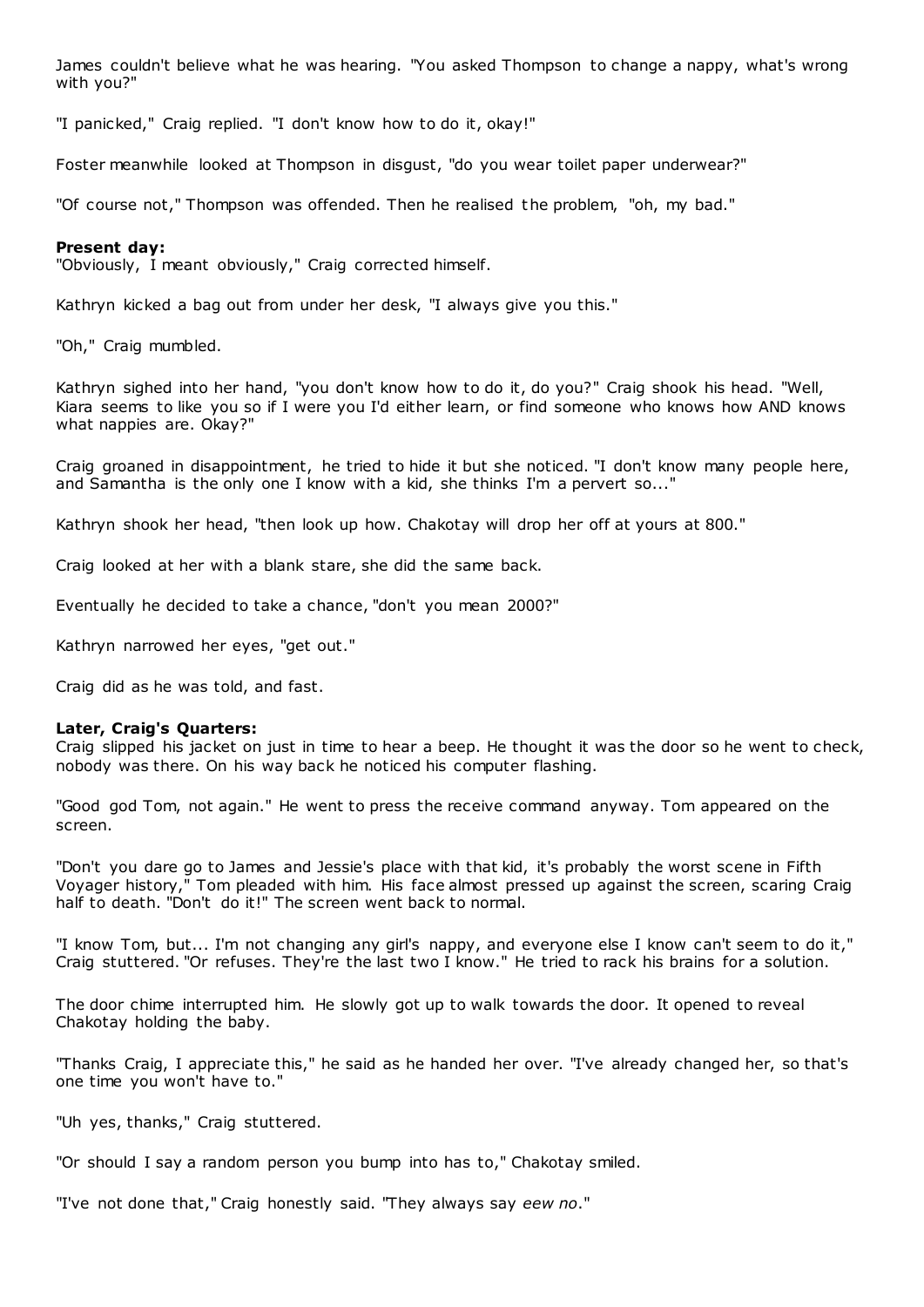Chakotay turned to leave. "I think I speak for the entire crew when I say, don't take her to any *wild* parties, hmm?" He disappeared out of sight as the door shut.

Craig looked down at the little girl, her blue eyes stared st raight at him. It was almost like she was pleading with him too. He sighed. "I'm sorry K, but I don't think I have a choice." She made a little squeak. "It's not the same James and Jessie from original Hunters, they seem actually... you know, sane. Though they didn't invite me this time, what to do?"

Finally, the solution came to him.

## **The Mess Hall:**

Tom raised his glass and clinked it with Harry's, then Craig's. "You're a genius, Craig. You've saved all of our dignities."

"Um, you didn't even do anything embarrassing in the original version," Harry said. He laughed, "you did in this one though."

Craig laughed with him whilst taking a sip of his drink. Kiara lay in his other arm, staring at him quizzically.

"I'm still not changing any diapers though," Tom said, ignoring his best friend.

Craig huffed, "yeah, what good are you?" He turned to walk away, leaving Tom looking surprised and a little hurt, and Harry laughing his ass off.

He made his way over to James. Before he could ask him, he spoke first. "So, a party? Why?"

"Isn't it obvious, this didn't happen in Hunters," Craig replied.

James nodded, "uh huh. But why a party?"

"Wow, someone's a party pooper," Craig smiled, avoiding the question.

"Jess and I never invited you to our quarters, so you didn't actually have to do anything. That awful last scene was never going to happen even if we did invite you," James said.

Craig ignored him, "speaking of party pooper." He pulled a face as Kiara started to fuss.

"Have you learned how yet?" James asked.

Craig tried his best not to look nervous, "um yes of course, I'm Janeway's babysitter. I'm the host though and I think I'm needed, so..." He tried to hand Kiara to him but he didn't budge.

"No," was the only answer he got.

"Um, why?" Craig asked.

"Kids and I don't go together," James replied. "Oh and bad try." He walked away. Craig started to panic as the smell got worse. He followed quickly so he could rush in front of him.

"Don't be like that, Kiara needs her uncle James while uncle Craig goes to find the bag, you see. That's all."

"We're her uncles now?" James smirked.

Kiara made her uncomfortableness known by screaming her lungs out. This made Craig's brow sweat a little.

"It's not that hard," James groaned.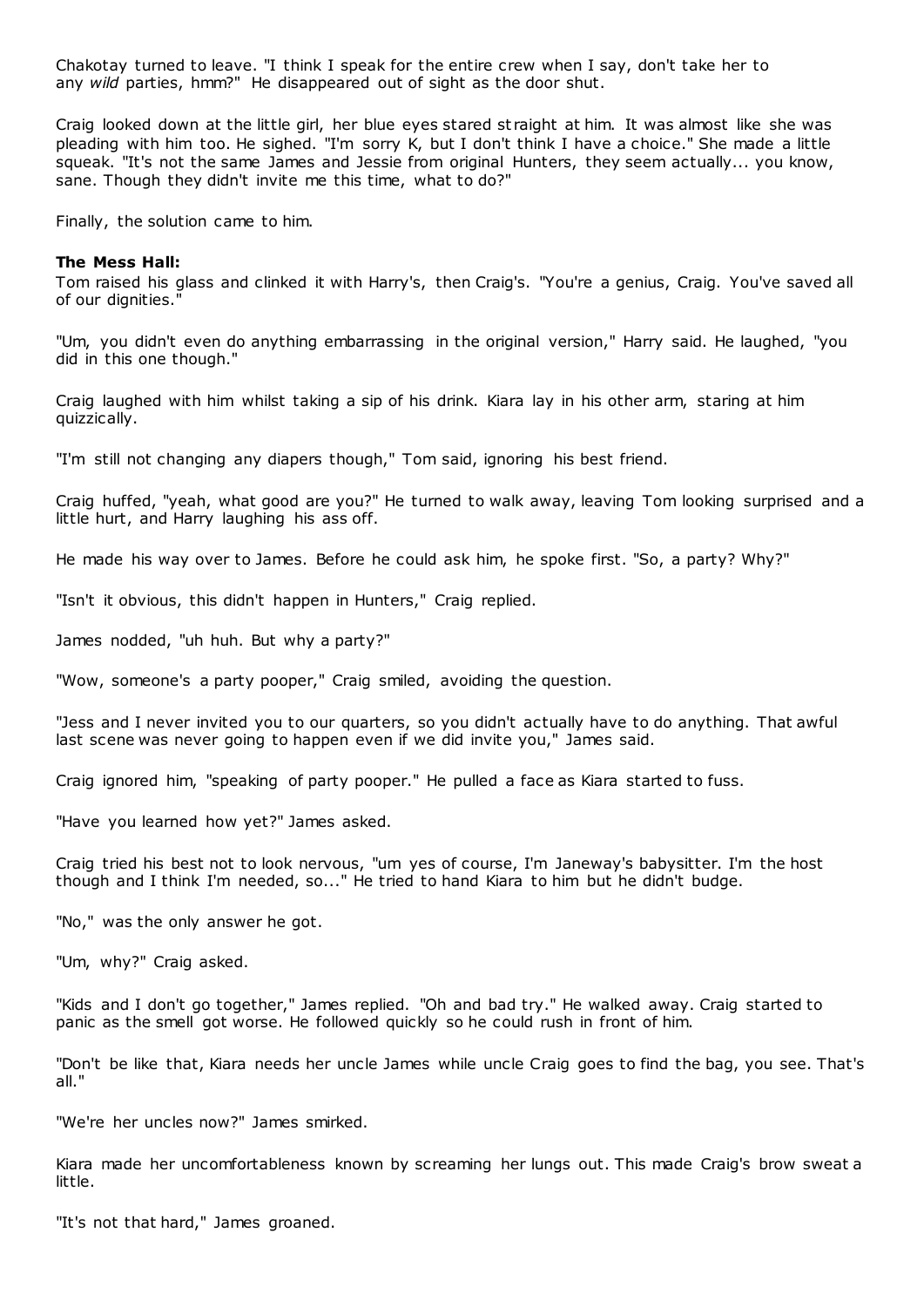Craig smiled sneakily, "oh so you do know, here." James shook his head before he could even move her to him. "Come on, damsel in distress here. Help."

"I figured you were more of an idiot in distress, but if you prefer damsel..." James said.

"No, I mean't... you knew what I meant!" Craig yelled. By this time everyone at the party was looking at them. "Oh god, this isn't working at all. Everyone's looking. Damn." He sighed angrily, "fine, I'll ask Jessie. She's my only hope and she's definitely the nice one out of the two of you."

James rolled his eyes, "oh for god's sake, fine! But I'm not doing it for you." Craig sighed in relief, he handed her over.

Everyone jumped at the sound of a glass smashing against the floor. It didn't take long to find out what the source was.

"Tom, what's wrong now?" Harry asked.

Tom's whole body shook, slowly he turned to his friend. His hand shakily pointed at the window. "Look." Everyone did. All they could see was a small shuttlecraft that looked very much like one of theirs.

"Relax Tom, that just means the episode is nearly over," Harry smiled.

"No!" Tom cried. "Look!" He continued to point.

#### **The Bridge:**

"So why did we pick a kid like Craig Anderson as our babysitter?" Chakotay asked while he leaned on his arm rest. Kathryn rested on the one closer to him, smirking away.

"Come on Chakotay, you know the real answer to that."

Meanwhile the shuttle was on the Tactical and Opps sensors, but it wasn't alone. A much larger ship was looming closer and closer.

Chakotay smiled knowingly, "ah, if he's too busy babysitting, he won't pester as many women for dates."

Kathryn pulled a face at him while she reached for the coffee on her other arm rest. "No, he was... Wait, he's one of those guys? You didn't tell me. I don't want someone like that with my daughter."

"Um Captain," the Opps crewmember tried to butt in.

"Yes because that was his plan all along," Chakotay teased. Kathryn growled into her coffee cup while she sipped, creating tiny coffee bubbles. "Relax, he's not going to make any moves on our daughter. For god's sake, she's only three months."

"Commander?" the Opps person stuttered. The Tactical person looked at his sensor screen.

The alien ship fired a couple of torpedoes in the shuttle's direction. One of them grazed its shields, disabling them completely while the second hit seemed to slam into nothing just off its bow.

"Okay, this is new," the Tactical person said.

He and the other unknowns with access to a sensor watched as a tiny red anomaly began to form, quickly enveloping the shuttle. Within only a few seconds the readings for the shuttle were gone.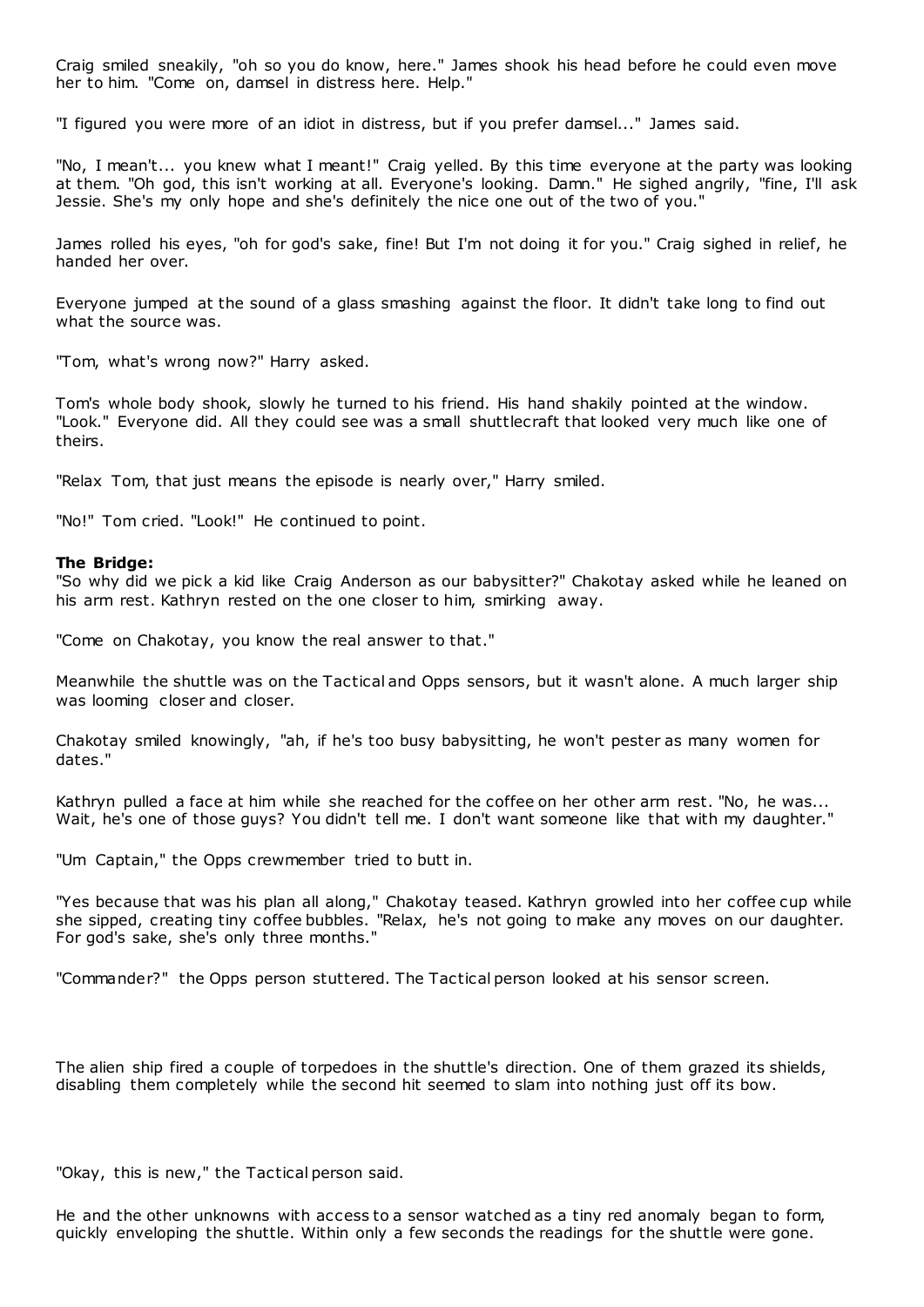"If he does, even when she's old enough, he's toast. My daughter is way too good for someone like him," Kathryn said.

"Our," Chakotay corrected with a teasing smile.

"Whatever," Kathryn huffed.

The anomaly continued to grow until it was within metres of Voyager's hull. A white light erupted from the centre, striking both the starship and the approaching alien ship in just two seconds. Once it was gone, the anomaly, shuttle and alien ship were missing.

"I have a bad feeling about this," Chakotay muttered.

The Opps crewmember had disappeared, now Harry had taken her place. "It looks like it could fall away at any second."

Tom's eyes widened as he realised what was happening. "Wait, what the..." Everyone else looked confused at this point. A piece of the glass broke off the viewscreen and fell on top of Tom's console, this reminded him to throw his chair backwards a bit.

"What the hell? If you think you're getting overtime food rations when the ship's in this state, you've got another thing coming," Kathryn grumbled. "You'll get what you're given."

Chakotay turned to her, "I don't think that is what's happening."

"Oh god, the day or rather the episode is repeating itself," Harry squeaked.

Tom jumped to his feet, "nah uh, no way. Our writer is evil, evil!" He then ran for the nearest turbolift, again forgetting that they were both broken.

Harry sighed, while Kathryn and Chakotay glanced at each other. Tuvok shook his head.

"I guess I'll get to Engineering just in case Tom decides to jump there first, this time," Harry said. He headed for the nearest Jeffries Tube hatch, even though Tom was still crying in the turbolift, pleading for his mum.

"Wait, weren't the night shift crew trying to warn us about something?" Chakotay asked Kathryn.

She shrugged, "well they could have been a bit louder about it if it was this important. And it was the back shift, like hell I'd do night shift when the replicators are still running on minimum power."

"Remind me again why I had to drop Kiara off at 8," Chakotay whispered to her.

She snarled at him, the coffee she had moments earlier had disappeared from her hands, and apparently her stomach. He backed off quickly. "I meant 1800."

"Um okay, so which crewmembers were on duty, I'll ask them what happened. That's if they even remember. For all we know, we're the only ones that remember the last loop," Chakotay said. He sighed, "I can't believe I have to do this timeloop crap, again."

Kathryn tapped her commbadge so hard it hurt, "Janeway to Torres. Hurry up with those replicators, mine first." She winced at the pain, "damn I'm going to feel that one later."

*"Um, I fixed them hours ago. I did warn you that they'd be on minimal power, as I hooked them up to the shuttles."*

"Nope, we're not the only ones," Chakotay sighed.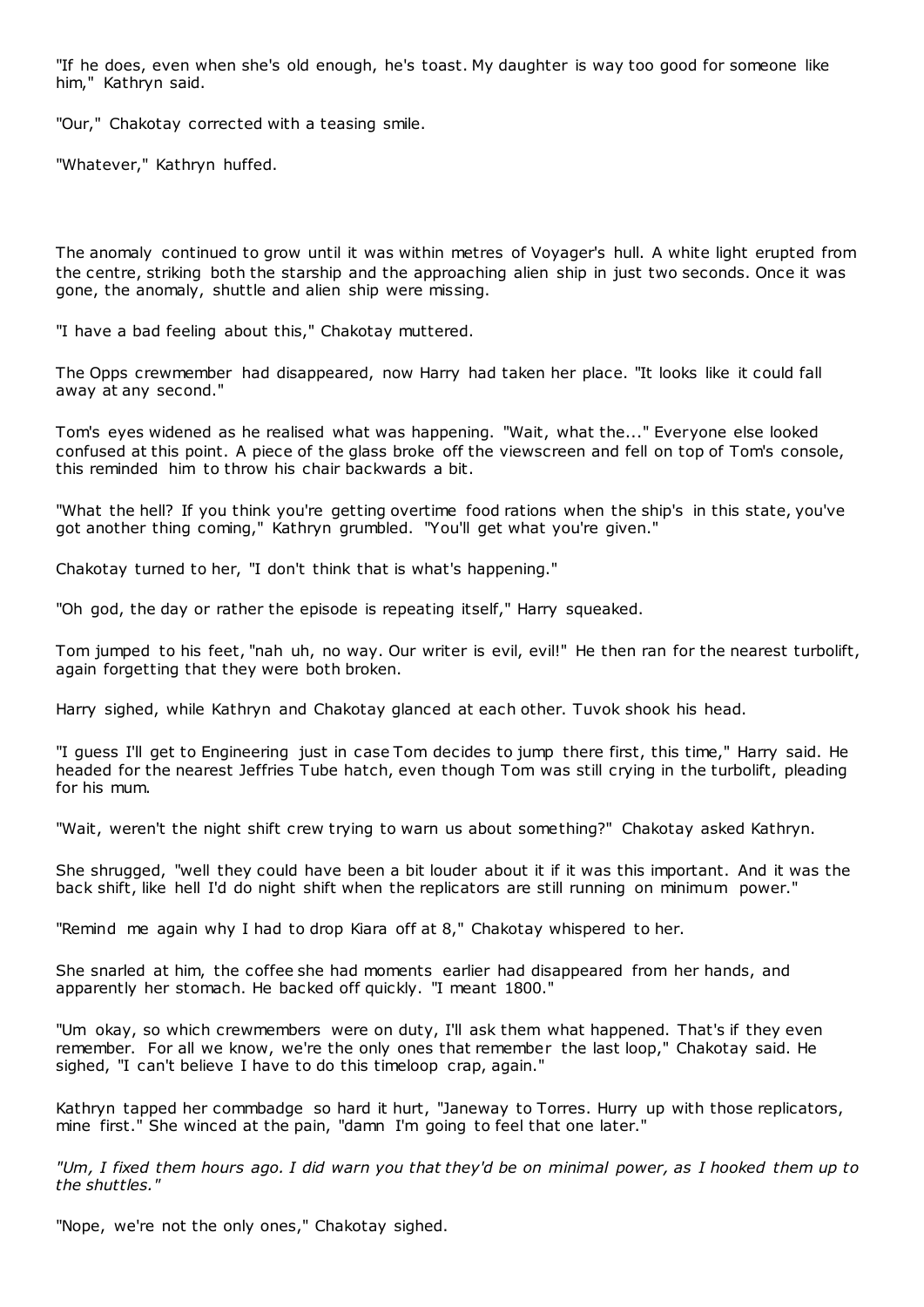*"That's all the power I can give you, Captain. Try to have some restraint next time. Torres out."*

Kathryn's eyes both twitched. Chakotay decided that now would be the best time to question the Opps and Tactical officer from before. He shot off to the hatch Harry went through, only Tom had beaten him to it. To his annoyance the distressed helmsman was hanging off the ladder with only one hand.

"Don't try and stop me!" he screeched.

"Okay," Chakotay shrugged. He proceeded to climb onto the ladder.

Tom quickly looked down, then back up. Once Chakotay was only a step away, he quickly grabbed the ladder with his other hand and scrambled down.

## **Meanwhile:**

Neelix happily strolled into the new but unfinished Astrometrics lab, and then made his way over to the newest member of the crew.

"So more letters? I'm sure the crew will be thrilled," he said.

Seven slowly turned her head in his direction, she even seemed confused for once. "I do believe this has happened already."

"Well yes, I delivered the first letters," Neelix whistled. He snatched the box sitting on the consoles. Before she could really say anything else he was already out the door.

"I do not understand," Seven said to herself. "The temporal anomaly I detected has vanished, what is happening?"

## **The Ready Room:**

Kathryn stood in front of her replicator like she did before, this time the replicator seemed to be winning the staring contest as nothing happened. There was a light knock on the door so she decided to wait a little longer. "You came on after he arrived."

"Um, Captain?" Craig's muffled voice from outside called.

"Just a minute!" she snapped. A few minutes passed like this, but the replicator still didn't activate. "That's it Torres, you're on my pain in the ass list." She marched over to the door to open it. Poor Craig was immediately greeted with the same intense gaze that the replicator had been suffering. "What!?"

"Uh, I know it's a time loop thingy and all but I figured..." the poor boy stuttered.

"Hmph, don't think I don't know what's going on here," Kathryn hissed.

Craig felt like he was still a few pages behind. "Great, can you tell me then?"

"Wise guy, huh?" Kathryn shook her head. "She's only three months old, you sicko. You've been reading too many of those sick books."

"Books? I haven't..." Craig stuttered. "I don't know what you could be hinting at."

"I know all about your tendency to keep weird tabs on girls, and constantly ask them out. You think you can volunteer for babysitting so she warms to you, then many years later..." Kathryn ranted.

"Eew," Craig complained, his face full of disgust. "What kind of books do *you* even read?"

"I caught Harry reading them once. He has no right to complain about this series when he reads that rubbish, hmph," Kathryn explained. "So, what have you got to say for yourself?"

"Um, that I'm not Harry and you volunteered me for this," Craig mumbled.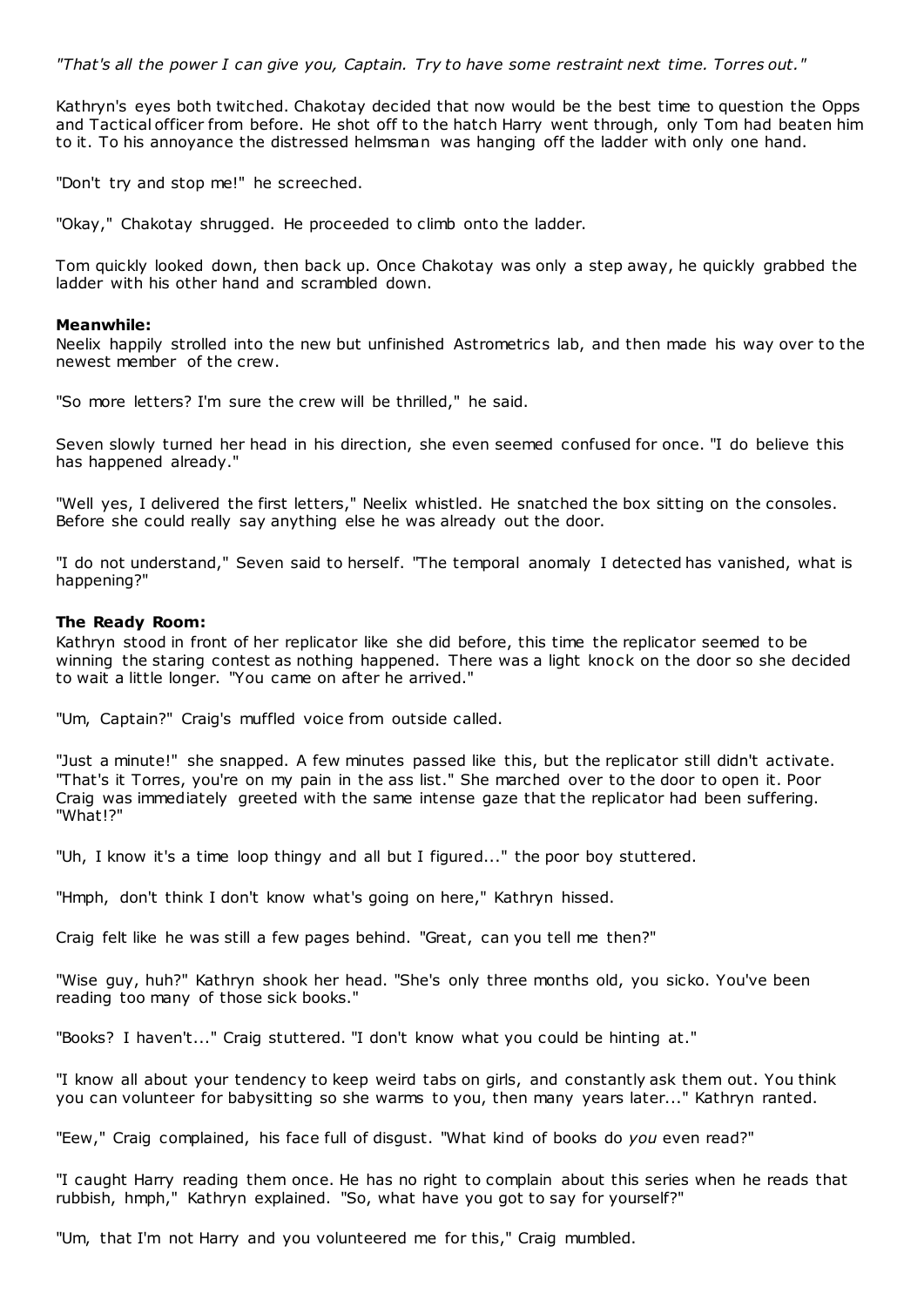Kathryn studied his still disgusted face, her own scrunched in concentration. She quickly relaxed and took a step back. "Oh that's right, I picked you because of your awful behaviour during my labour, and I thought changing nappies would serve you right."

Craig sighed in relief, "that's what happened? And I thought I just arrived at the Conference Room at the wrong time." Kathryn shrugged her shoulders while a thought occurred to him. "Wait, I didn't do anything. Wasn't it the other guy, James?"

Kathryn squeezed her eyes a little like she was squinting at him. "That... that would have made more sense."

"So, does that mean I don't have to anymore?" Craig asked with some hope in his voice.

Kathryn smiled, then patted him on the arm. "Don't be silly. You two get along great, and I doubt James would agree to babysitting a baby considering his circumstances."

Craig's shoulders slumped. "But you just, I'm not... what circumstances?"

# **The Mess Hall:**

"So I was thinking about this whole time loop thing, and a thought occurred to me. What if we're supposed to keep the events exactly alike."

James raised his eyebrow, then shook his head. "Then why didn't the first episode repeat?"

"Because it was already long, duh," Tom casually replied.

"Uh huh. So, explain the drink all of Neelix's supply of coffee part again for me," James said with a dangerous smile.

Tom seemed to miss this, or he was hoping for it. "Well for the episode to be exactly the same, you need to act like a hyperactive prat again. *Capiche*?"

"Got it," James said.

# **Meanwhile:**

None of this made any sense, it felt almost like the whole time loop thing was just a joke. "Of course it is," Chakotay sighed. The two bridge officers from before stared quizzically at him. "How would an alien weapon firing at nothing do something like this? How can we stop them from doing it again?"

"I wouldn't say nothing. They hit that shuttle too, which was by the way, a Federation one," the Opps girl said.

"I don't recall a shuttle leaving the ship," Chakotay muttered. "Maybe Tom was trying to escape." He nodded at her, "thanks for your help." With that in mind he tapped his commbadge. "Chakotay to Paris." He didn't get an answer.

Box in hand, Neelix entered the Mess Hall with a big grin on his face. "Great news, I have more..." His grin vanished. "What the?" Before he could really react any further than that, Tom flew over, grabbed the box out of his hands and flung it up into the air. The PADDs went everywhere. Wit h a thud it landed right on Tom's foot, but oddly he didn't even seem to notice.

"Hi Neelix, great coffee. My man!" he slapped the Talaxian across the back, hard. "You have spots everywhere, I think Harry has a cream for that." He giggled hysterically, "you need a haircut, I can help." He rushed over to the kitchen and grabbed a knife. This was when Neelix noticed everyone else in the room were watching, most of them laughing hysterically. This was a huge mistake though as Tom had ran back over and was slic ing at his side burns with a very large knife.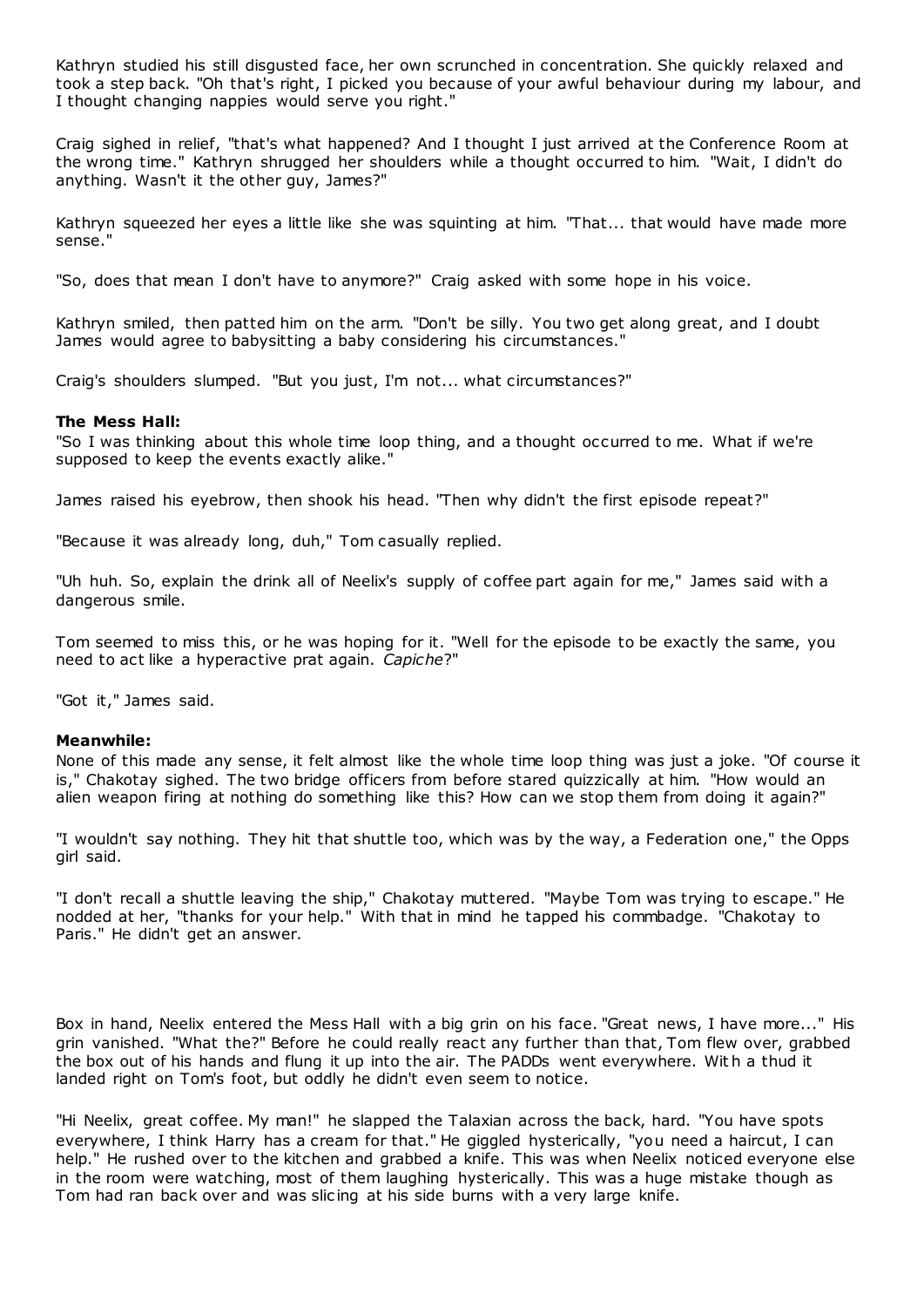"Ookay, that's a little too far," James said from nearby. He quickly grabbed the knife. To his shock and horror Tom responded to that by going in for a hug, he didn't have much time to really avoid it.

"You're the weirdest guy I know, I love you man," he sobbed. James pushed him off, looking very pale by this point. "Hey, watch the goods," he complained.

Neelix did not look very happy, "how much of my coffee has he had?"

"I don't know. I think about... all of it," James replied.

"What!?" Neelix screeched. "But that's more than even Janeway would have."

"What can I say, after the first one he couldn't help himself," James said with a smirk. Then he felt Tom poking at his shoulder with his middle finger. "What are you doing?"

"You've changed dude," Tom huffed. James and Neelix then noticed how wide his eyes were. "You used to be cool. We are no longer best friends."

Neelix shook his head as he went to pick up the PADDs off the floor, James knelt down to help him. "You did this, didn't you?" Neelix huffed.

"I told you, just the first one."

Neelix sighed, "you're such a child sometimes. Now, who has letters..." He looked at the title of one, his face frowned. "Huh?"

"Let me guess, Jessie, Craig, Foster, me or Thingy?" James said.

Neelix nodded, "Jessie must steal a lot of shoes."

James shook his head as he took that PADD off of him. Meanwhile the Federation shuttle warped just outside of the window, a torpedo seemed to follow it. Nobody really noticed this, but they did notice the white light that engulfed them again.

"I mean it, I'll jump!" Tom screamed.

B'Elanna covered her face with her right hand, "really, again?" Everyone else stared up at the deranged helmsman standing on the upper railing, surrounding the warp core. Harry stood behind him, shaking his head.

"How did you beat me here... never mind. You do remember you've already done this? It's a timeloop remember, so get down," he said.

Tom glanced back slowly and calmly. Harry relaxed a little. This didn't last long at all as Tom took a step forward, he disappeared completely out of Harry's sight. He did hear the resulting thud though. Quickly the Ensign ran to the railing and looked over, wincing immediately. "That's gotta hurt."

B'Elanna shook her head, "Torres to the Doctor, medical emergency."

#### **The Bridge:**

"I don't understand, it happened hours earlier. What changed?" Chakotay wondered outloud. He turned his head, "what do you think, Kathryn?" All he got was a squeak. Of course this wasn't from Kathryn, but from his three month old daughter lying in her chair.

Kathryn herself was in the midst of another staring battle with her replicator. Chakotay walked straight into her office, carrying their little girl.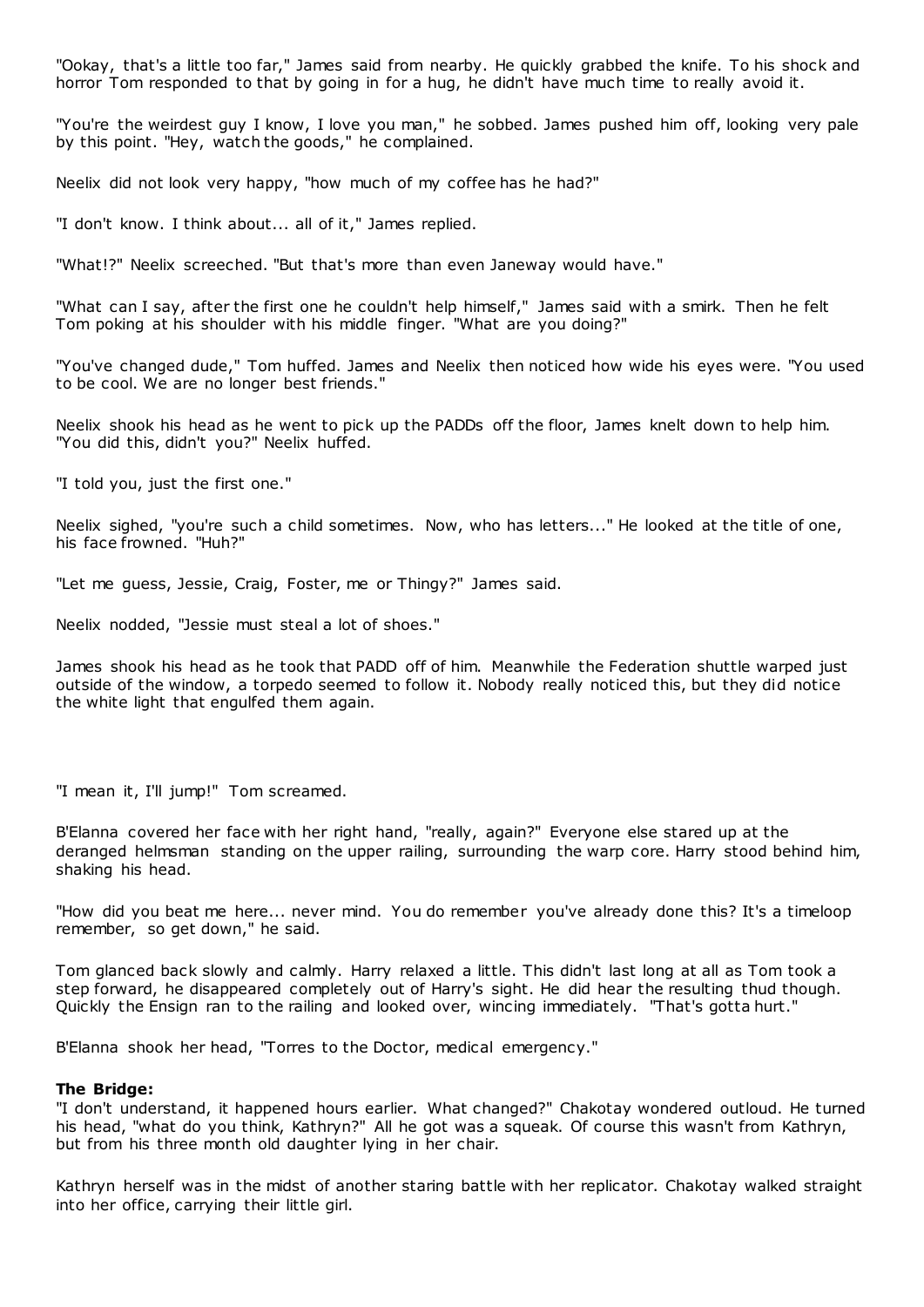"Um Kathryn?"

"I'm busy!"

"I can see that," Chakotay said. "B'Elanna was in Engineering for hours, so she wouldn't notice the timeloop. Not really."

"I knew I shouldn't have let you convince me to let somebody that stupid take over Engineering," Kathryn grumbled. She continued to stare.

Chakotay smiled mischievously, "you didn't notice, you thought our bridge crew had just come back to work." As expected, he got a growl.

# **Meanwhile on the alien ship:**

"So no matter when we attack our prey, the hunt begins again," Beta told Alpha. He studied the screen they stood beside.

"She is a clever prey," he half smiled, half snarled.

"She does do the same thing every time; flees to the home ship," Beta said.

"Yes, maybe that will bring this cycle to a halt. Intercept to kill," Alpha ordered.

# **Voyager:**

Just outside the Jeffries tube opening on Deck Two, Craig was sweating nervously and tugging his tight collar. He decided to have a peep around the corner just at the wrong time, as Jessie was coming the other way.

"Oh, I wasn't sure if you were going to leave the Mess Hall this time," he stammered.

"Yeah, I wasn't going to miss that," Jessie smiled.

Craig nodded, "right, right. I figured you'd leave early to..."

Jessie shook her head while backing off a step. "Craig relax. I know what this is about, and the answer is yes." Craig's eyes lit up, he was about to say something but she continued. "You should shower in each loop. The sweaty teen look isn't a good one for anyone."

"Oh." His hopes were now stamped on and smeared on the carpet. "I didn't..." She stared at him, a confused look on her face. "I didn't realise. I didn't even shower in the first loop, so..."

"Eeew, then there's your problem kid," Jessie groaned. "Excuse me, I need one myself. It's like a vapour."

Craig moved out of her way quickly, his eyes wide in surprise. Once she had gone into the tube, he sighed sadly. "I take it back, James is the nicer one."

"No no, can't have that," a familiar voice said from behind. He jumped, quickly he noticed James had joined him in the tube area.

"I wasn't doing anything!"

"You may as well say you are doing something," James shook his head. "Why would I care that much?"

"Well uh, Jessie. She er, she... I wasn't talking to her and..." Craig then realised he had the PADD he always carried still in his hand, in plain sight. He quickly hid it behind his back.

James raised his eyebrow and smiled slightly. "Oh you're the PADD perv I keep getting complaints about." He tried not to laugh, but Craig wasn't amused.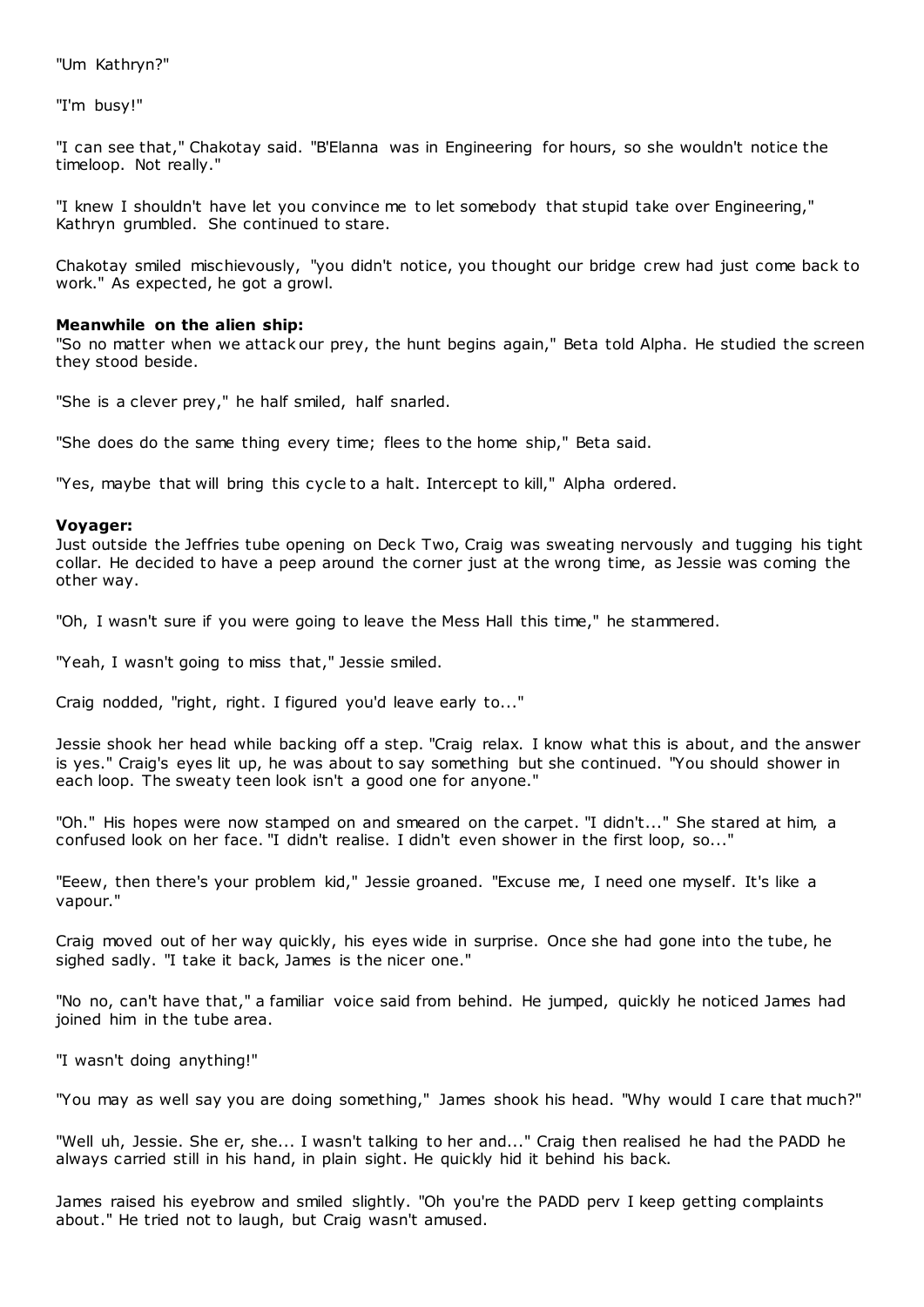"I'm not a perv! It's not funny," he protested.

"So Jess is your latest victim?" James asked.

"No, god no!" Craig stuttered.

"Will you calm down," James said as he rolled his eyes. "You don't owe me that kind of explanation,  $but...$ 

"Oh, you two aren't?" Craig relaxed a little.

"No," James quickly answered. "But if you're really using that to perv on girls, I still need some explanation. Then you can panic ."

Craig squeezed the PADD in his hand while his other hand clenched. "No, I just ask girls out. I'd never do anything, I swear. I just thought with what Jessie said, I didn't want you to think I was hitting on her."

"But you still were going to even if we were? That's a little weird, isn't it?" James said.

"Well you know, it's just in case..." Craig trailed off, wishing he had never said anything. "It sounds worse than it really is. I'm just..."

"Desperate," James answered for him. "I didn't realise you were as sad as people like Tom, that's too bad." He shook his head as he went for the tube. "You're still a brat, so hopefully you'll grow out of it."

"I'm not a kid, would people stop calling me one!" Craig snapped.

To his surprise James stopped and smirked at him. "Did you dare ask her then? It's not like she'll forget in the next loop."

"Hey, she could have said yes," Craig complained.

James nodded like he said something else. "Shot down."

"That didn't sound like a question," Craig muttered.

"It doesn't need to be," James said plainly.

Craig folded his arms, then quickly hid the PADD in between them. "I still can't decide which one of you is the biggest jerk. At least you're not crazies, I suppose."

James turned to leave again. "Relax, it's nothing personal with her. Just mark her down as hard to get in your notes, okay?"

"How did you know?" Craig asked him.

"She's been my friend since we were four, so..." James replied as he crouched into the tube.

"No, about the PADD. If you knew I only do that, why call me a perv?" Craig questioned.

By this time he was inside the tube, and was out of sight. All Craig could hear was his voice. "I didn't, but it's still creepy to have a database of women who've rejected you, just FYI."

Craig sighed as he began to do the same.

#### **The Bridge:**

The Opps station beeped to get Harry's attention. He shook his head, "escape pod 47 has gone."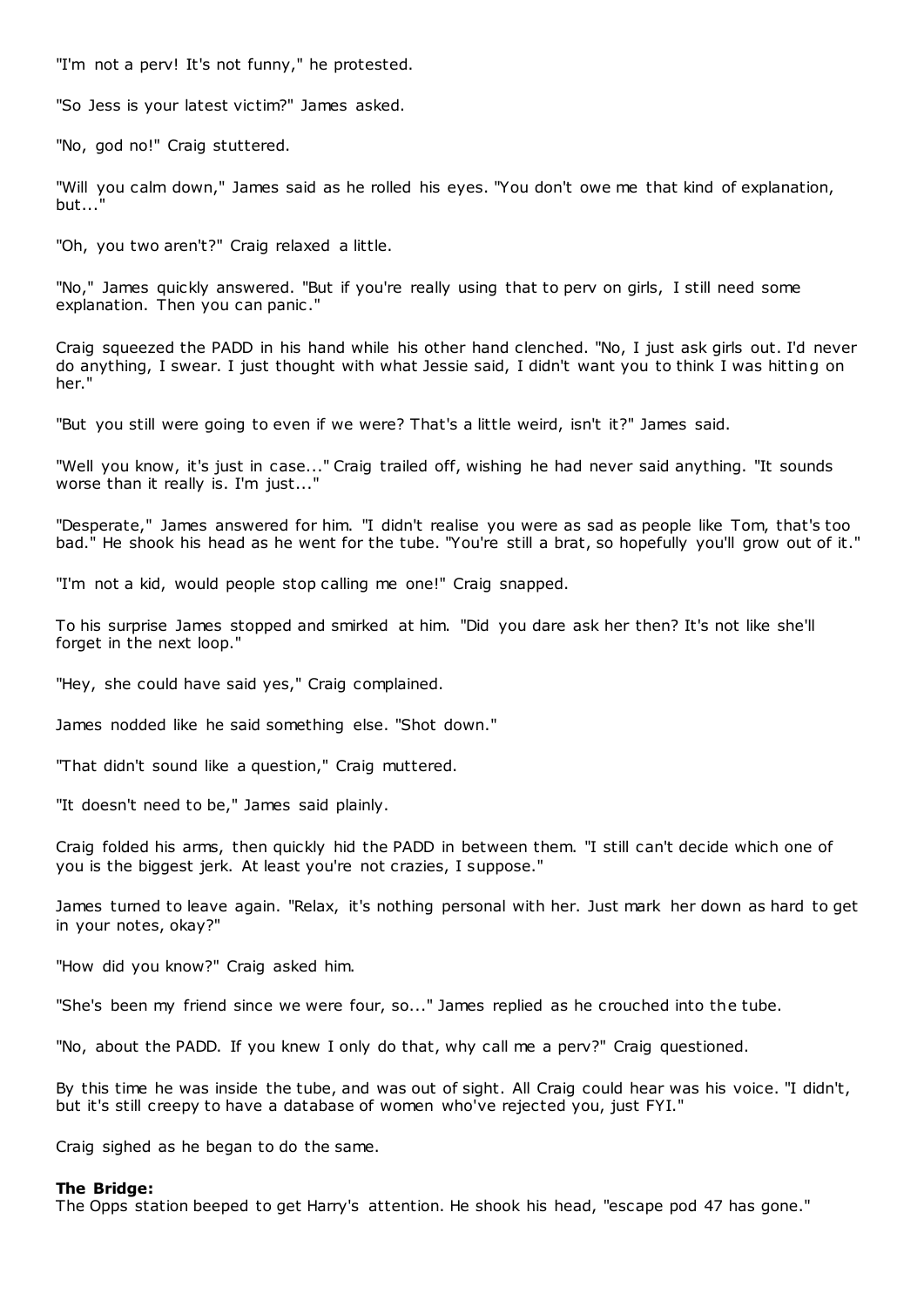Chakotay groaned into his hand, "damn it Tom, get a grip."

"Commander, the alien vessel is back," Tuvok reported.

Chakotay climbed out of his chair to turn in his direction. "The shuttle?"

"Negative," Tuvok answered.

"Fine, hail the alien ship," Chakotay ordered.

Tuvok shook his head as he worked. "No response. Their weapons are arming."

Chakotay swung around to face Harry instead. "Harry, take some readings of this. Try to remember the results. I want this time loop done."

"Yes sir," Harry nodded.

"If we can, shields up. Red Alert," Chakotay commanded. As the lights weren't working properly, they failed to dim but a few of the red lights began to flash. The klaxon seemed to be working fine.

"Shields at twenty percent, Commander. That's all I can give you for now," Tuvok said.

"I'm going to regret this," Chakotay gulped. "Captain Janeway to the Bridge, please."

*"Brown alert, Commander. Unless you want to swap."*

"No problem here," Chakotay quickly said.

The ship shook violently as the alien ship fired a few shots straight at them. Both Harry and Tuvok noticed their sensors picking up one of the enemy's torpedo's had exploded before hitting anything. Harry's station beeped madly as a huge energy surge began to build up on that spot.

"Harry," Chakotay warned.

"I'm definitely getting a temporal anomaly, but its..." Harry's face dropped, "gone."

"So has the enemy vessel," Tuvok reported.

Chakotay slammed his hand on the railings, they shook from the impact.

"Oh for god's sake, next time I'm just not going to bother!" Kathryn complained from behind him. He looked around to see her back in her seat, cradling their daughter. She however seemed to be enjoying every second of this, or at least learning how to laugh at her angry mother.

"Aaaw man!" Tom cried from the helm, making the Commander roll his eyes. "I can't even escape!" He tried to get back up but a firm hand on his shoulder sat him back down. He closed his eyes just in time for the viewscreen again to break in front of him.

"The old Hunters would have ended three times over by now, Tom. This isn't the same episode. Get a hold of yourself," Chakotay scolded him. "Harry?"

"The readings are all gone. It's like only our memories remain, while everything else resets," Harry shook his head.

"Oh please! Even Tom probably figured that one out!" Kathryn snapped.

Tom pouted angrily, "uncalled for."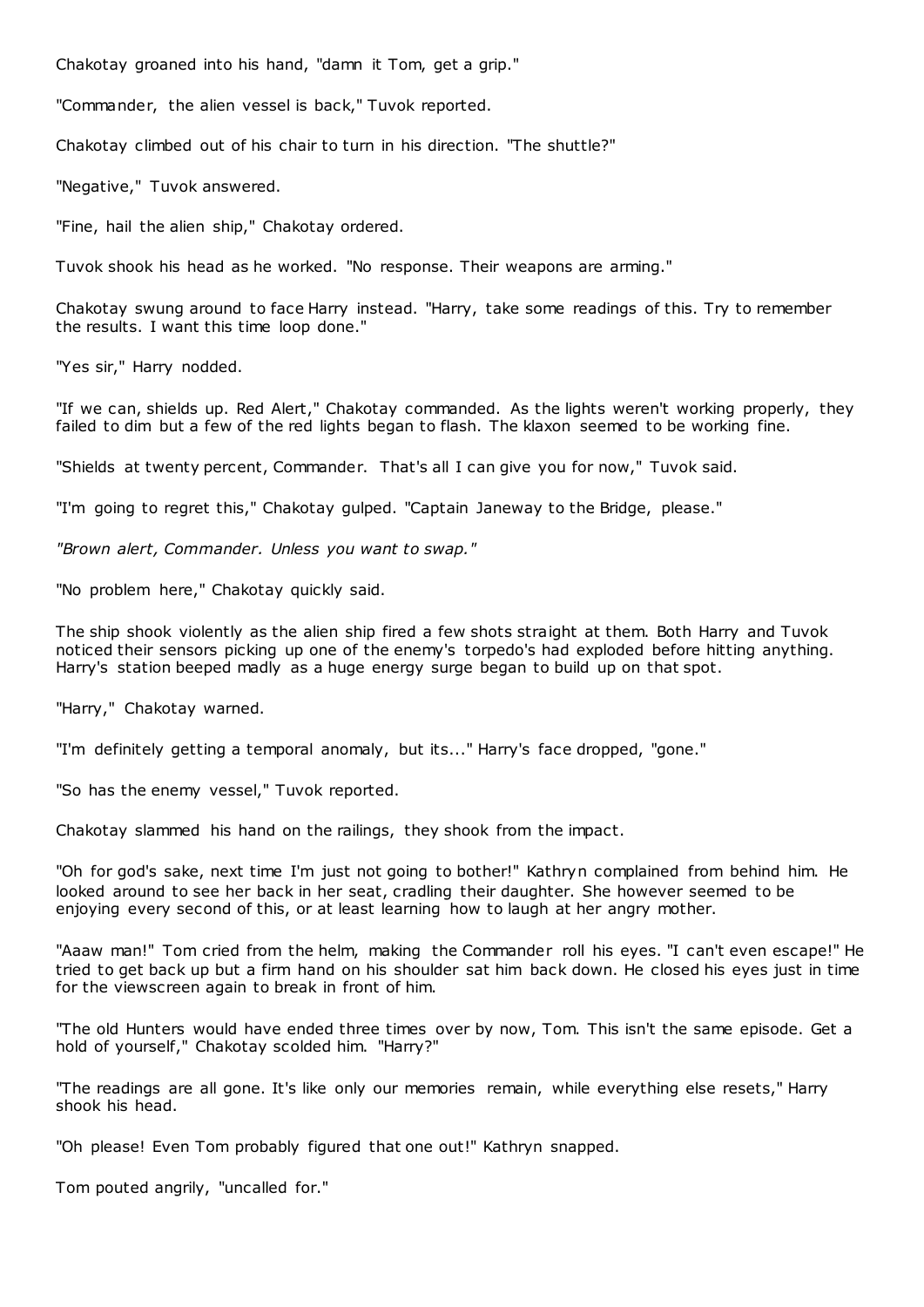"Look, all we need to do is stop that alien ship from firing. No matter where it hits, the anomaly still forms. Suggestions?" Chakotay asked around the room.

"I already tried resetting the episode to the original, god forbid, but no surprise here; James is a jerk," Tom grumbled.

"Resetting?" Kathryn mused. Inspiration struck her, she leapt out of her seat. "Tuvok, get Seven and go collect a shuttlecraft."

"Captain?" Tuvok seemed confused.

Kathryn marched over to him, arming her death glare. "If we can lure those stupid aliens to that stupid communications station then..."

"Why? They'll just fire elsewhere, which we've proved doesn't help," Chakotay said.

"Just do it," Kathryn growled. "Besides, we don't know if they're hitting the same spot or not, it happens at different times and I'm sure we're still moving a little. Tom?"

Tom looked worried at his station covered in glass, "I think so."

"But why those two?" Harry asked.

"Duh, original Hunters," Kathryn groaned.

"Duh, Tom's idea," Chakotay dared to argue, earning a scowl in his direction. "He's not exactly the guy you go to for time travel advice."

"Oh come on! I helped with the last time loop, didn't I?" Tom complained.

Kathryn rolled her eyes, "nobody cares. Tuvok, go."

"As you wish, Captain," Tuvok said. With that he headed for the nearest Jeffries Tube hatch.

"Fine. We're aiming for the original, original Hunters which no one remembers. All I do remember is you getting a Dear John letter," Chakotay said. Kathryn returned to the command chairs, looking confused.

"Why would I get that? I don't know any John's."

"I saw that joke coming a light year off," Tom groaned.

Around half an hour later the Bridge crew, as well as Craig and James were waiting patiently, or impatiently in some cases.

*"The alien vessel is pursuing us," Tuvok's voice reported.*

"They're getting closer to that array. Huh, that's weird," Harry muttered.

"What now?" Chakotay sighed.

*"I see it too, Ensign. The communications array is tapping into a nearby black hole for power. Intriguing."*

"Maybe this is why we're looping," Craig suggested.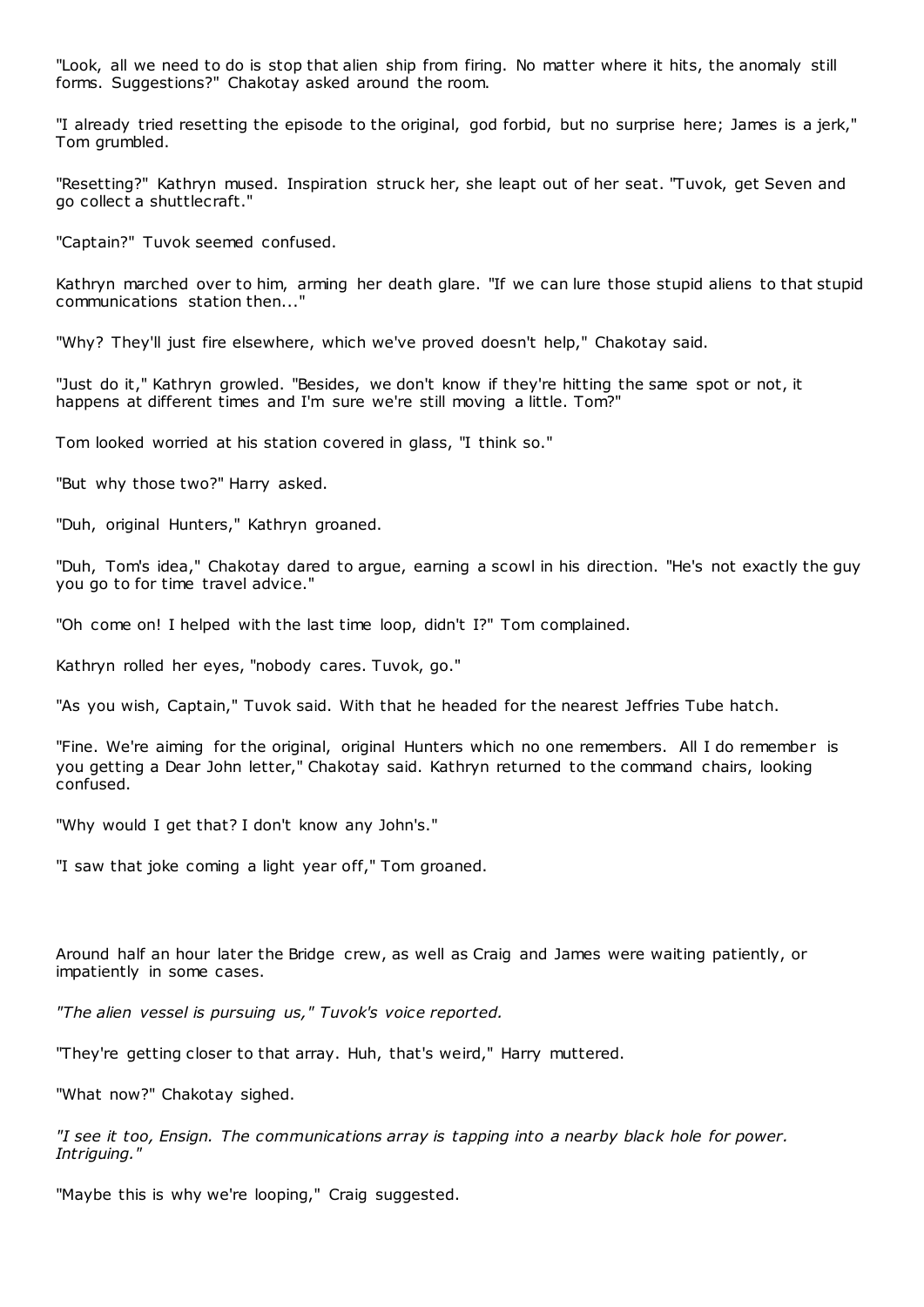"I doubt it," Harry shook his head. His sensor's beeped. "That other shuttle is approaching, they're hailing."

"If this is another Seven and Tuvok, then tell them to pack this time loop crap out," Kathryn scowled.

"It's not. There's one Human aboard, and the shuttle isn't Voyager's," Harry said. Kathryn waved her hand to gesture open a channel. He did so.

*"Hello? This is Voyager isn't it?" a girl's voice called.*

Craig's face whitened, "Triah?" He frowned immediately, "wait, why am I surprised?"

*"Craig? I dunno what's worse, this whole time loop thing or the state of that Hirogen ship. I'm not going on that thing."*

"Uh huh, so Triah?" Kathryn muttered.

*"Anderson. Now can you please beam me over before I have to do this again?"*

"Our shuttle is in the process of avoiding that," Kathryn said.

*"Oh I wouldn't. These guys tend to chase people until they get them, they're hunters."*

All of the Bridge crew shuddered, well everyone but Tom. He seemed oddly relaxed. "Oh, now I get the title." He pulled a disgusted face, "which makes me understand our original version less and less."

*"If I were you, I'd warp the hell out of here."*

"We'd love to but in case you haven't noticed..." Kathryn groaned. She gestured to the hand rail Chakotay smacked before, it had fallen to the ground. "We're falling to bits."

"Ooops," he said sheepishly.

James winced from Tactical, "speaking of falling to bits." Everyone turned to him, fearing the worst. The sensor screen showed Tuvok's shuttle signal disappear, then the same old energy outburst nearby. "Shuttle's gone, but I guess that doesn't matter now."

Kathryn groaned and covered her face with both of her hands. Everyone else just sighed in annoyance.

*"Son of a bit..." Triah's voice complained.* The white light overwhelmed the Bridge, interrupting her.

"Intriguing," Tuvok said in the spot James was at before.

Harry cringed as he glanced over to him, "don't tell me you remember being blown up."

"That's it!" Kathryn snarled. "Tom, budge us forward as fast as you can. If you have to get out and push to get us out of here, do it."

"You know in space that wouldn't..." Tom said but the death glare was burning into his back. "Y'okay! But first..." He moved his chair back to avoid the glass falling.

"We're hardly in a condition to fight these Hirogen," Chakotay said.

"We don't have to. We just have to stop them from missing..." Harry muttered in mid thought. "I'm sensing a flaw."

Chakotay smiled, "maybe we're on the right track after all. Maybe we do have to do this in a certain way; the original way."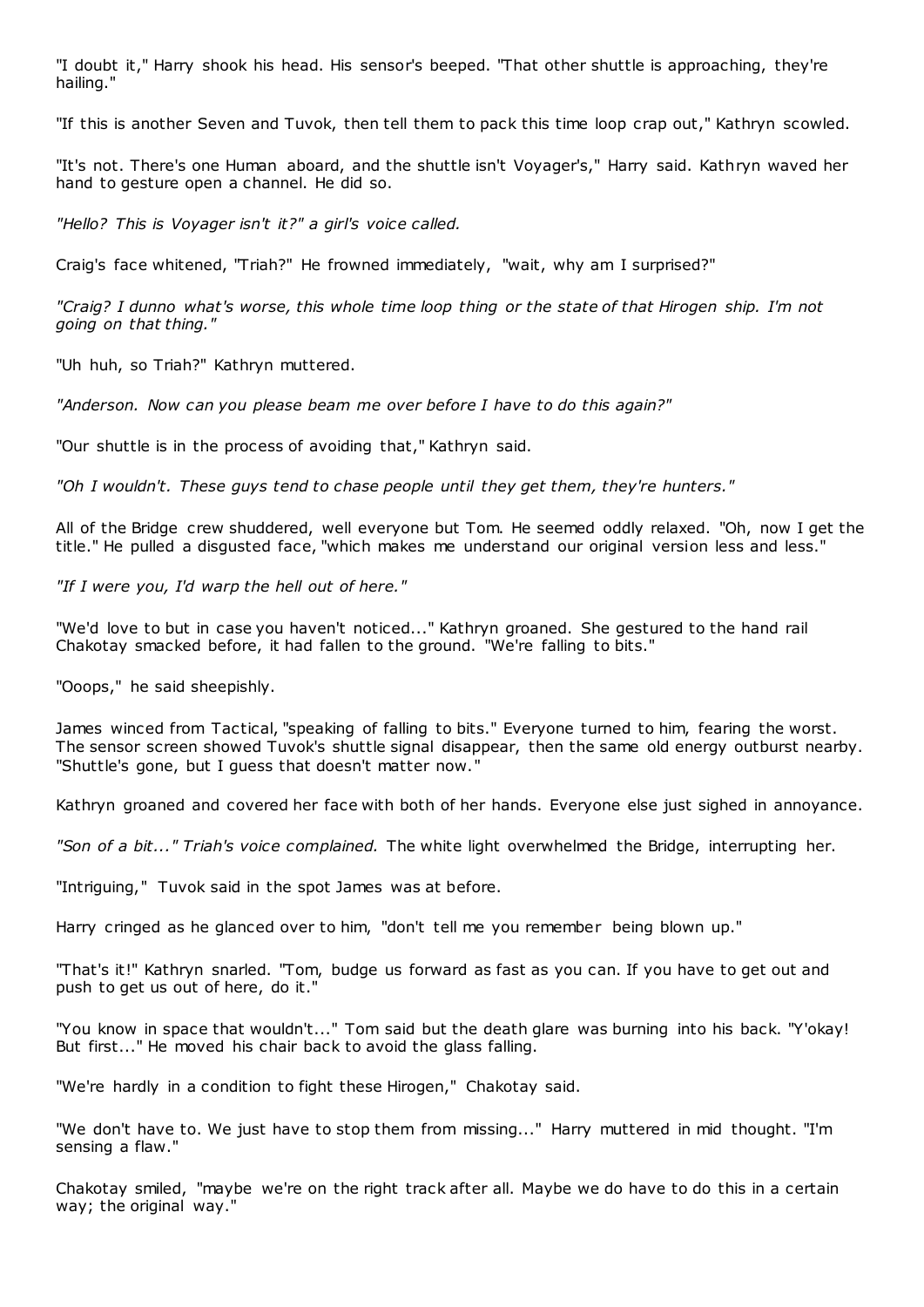Tom winced a little, "I don't think James will co-operate, let alone Jessie."

"For god's sake, how would our original Hunters help us here, Tom?" Kathryn spat at him. "Now, why aren't you pushing the ship?"

"Even in no gravity space, Tom would have trouble pushing paper," Chakotay smirked.

"Good point," Kathryn smiled back. Tom pouted angrily yet again. "Now what's the plan?"

## **The Hirogen Ship:**

Alpha grunted as he marched across to Beta. "This is getting tiresome. Their vessels all seem to have this time circle weapon."

"They also keep tapping into our communications network. It's like they have no fear," Beta said. "They're tricky and deceitful, unworthy prey."

"Where's your thrill for the challenge!" Alpha snarled at him.

"Hmph." Beta turned to his sensor screen, "like an earlier hunt, one of their people have abandoned the mother ship."

"Ignore it," Alpha said.

Beta's stomach growled almost like it was disagreeing with him. "Perhaps we'll learn more about their methods if we capture one. Besides, I'm starving."

"Do we eat our prey? I'm not sure," Alpha asked.

Beta shrugged, "it seemed to be hinted at, but never mentioned again."

"Very well then, follow," Alpha commanded.

"It's working, they're following the escape pod," Tuvok reported.

Tom shook his head in disbelief. "I can't believe you guys, you really suck."

Chakotay rolled his eyes and leaned in towards Kathryn. "Is he still whining at the joke about him piloting it?"

"Joke?" Kathryn seemed genuinely confused.

"Wait, there is a lifesign, what is in there?" Harry questioned.

Tom smiled for the first time in a while, "I wouldn't call it a life sign, but... no, it definitely is."

Beta dragged the escape pod in with his bare hands. He and Alpha then proceeded to tear it open. They seemed to be ignoring their computers warning them about something, their stomachs seemed to be growling louder than them. Their faces scrunched up when the pod was finally open. Lots of lumps of coffee fell over their floor, while one sack of it slouched at their feet.

"What a strange species," Alpha said.

"Strange yes, but can we still eat it?" Beta asked. They both looked at each other.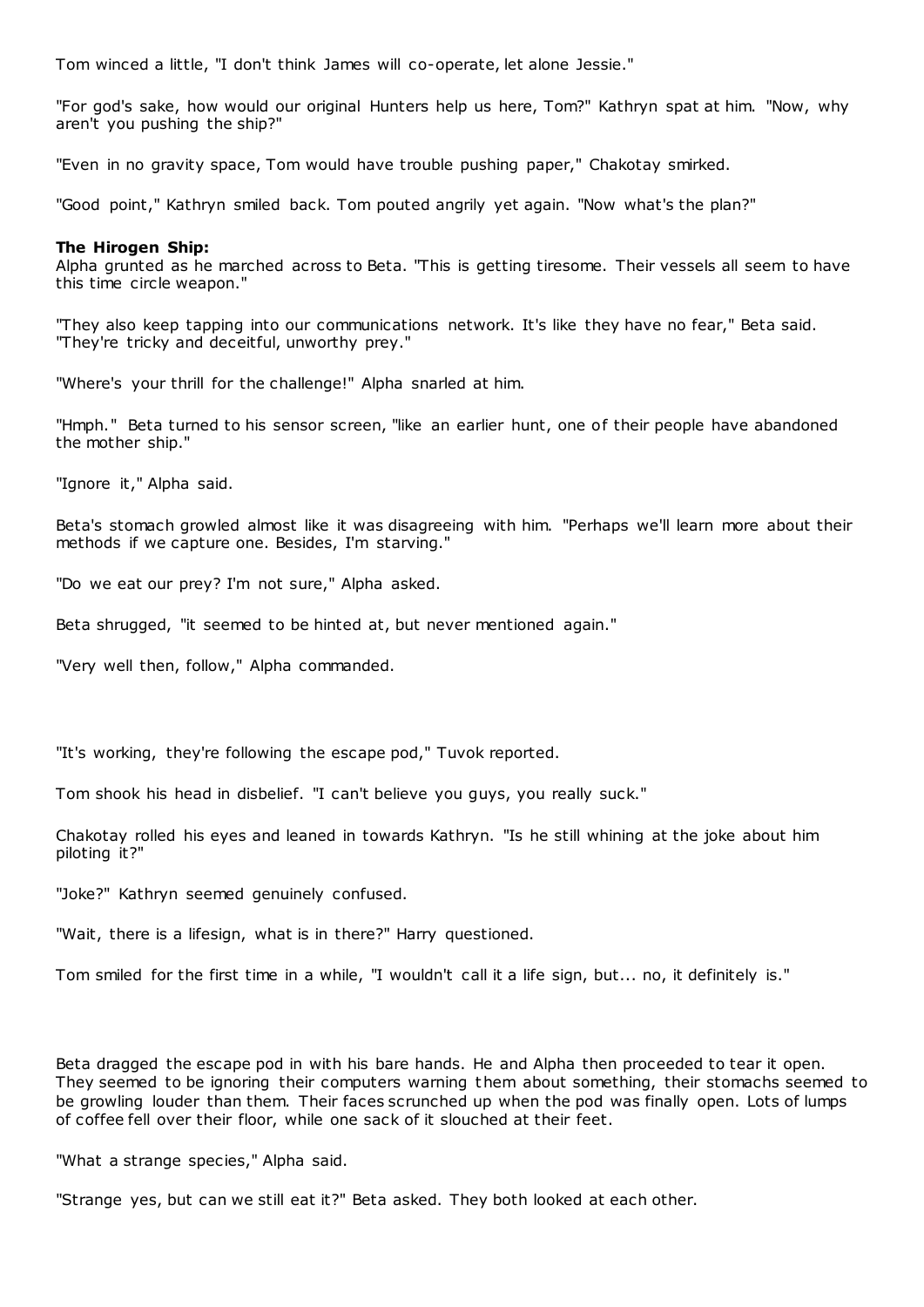B'Elanna had arrived on the Bridge, not looking very happy about it, to fix the viewscreen. Tom was standing nearby holding up one of the laptops, cringing as that arm started to cramp up. Everyone else were watching the screen as it was showing the Hirogen ship and the array.

The ship got closer and closer, until it decided to instead fly around in circles, while spinning as well. Almost everyone glared in Tom's direction at this point.

"Haha oops," he stuttered, quickly swapping arms.

"You didn't?" James tried not to laugh.

"Yeah, his fault... it's all his fault for giving me the..." Tom panicked, pointing his cramped up arm at him. Just then the viewscreen came back on showing a better shot of the Hirogen ship. Like it was a chewed up piece of gum, the Hirogen ship stretched forward but still remained where it was. Eventually it gave up, the stretched aft side pulled the rest of the ship. Seconds later it was gone. "Totally my idea," Tom gloated instead.

"Right, cos the coffee did that," Jessie commented.

Kathryn smiled, "I never thought I'd say this but, well done Tom."

At that moment the array did the same thing as the alien ship. Kathryn's face turned to stone while Tom's turned to shivering ice. It only took him a mere second to recover though. "What am I worried about? Using the black hole was Chakotay's idea."

Right on time Kiara began to wail, and the rest of the Bridge had resorted to holding their breath. Chakotay quickly took the opportunity to grab her and run for his life. "Brown alert, bye!"

Kathryn growled to herself. Her glare went to B'Elanna who dared to roll her eyes.

"I know, replicators... again."

Craig waited by the shuttle bay doors as a shuttle was being towed through the bay doors. As it landed the doors closed, leading all the forcefields protecting them to shut down. The shuttle door opened just as the bay's did. Craig's shoulders slumped.

"You couldn't keep the last scene a deleted memory, c ould you?"

"You were the one saying we shouldn't mention it again," Jessie said.

Craig turned around to see that her and James weren't the only ones who had come in.

"Chakotay dumped her on me just now and ran," James shrugged. The baby reached out to poke him in the face, but she was still too tiny to reach.

Jessie cringed a little as she glanced at them both, "I think he forgot something."

A young woman stepped out of the shuttle. Her long dark hair seemed frazzled, her eyes even looked crazed. She rushed over to greet Craig, but before he could even hug her she backed away. "Oh Craig. You don't know me well, at all!"

"Wha... what?" he stuttered.

"Surely by now you know how to wipe your ass properly. That smells disgusting," she grunted. "It's like greeting an Admiral with a hug."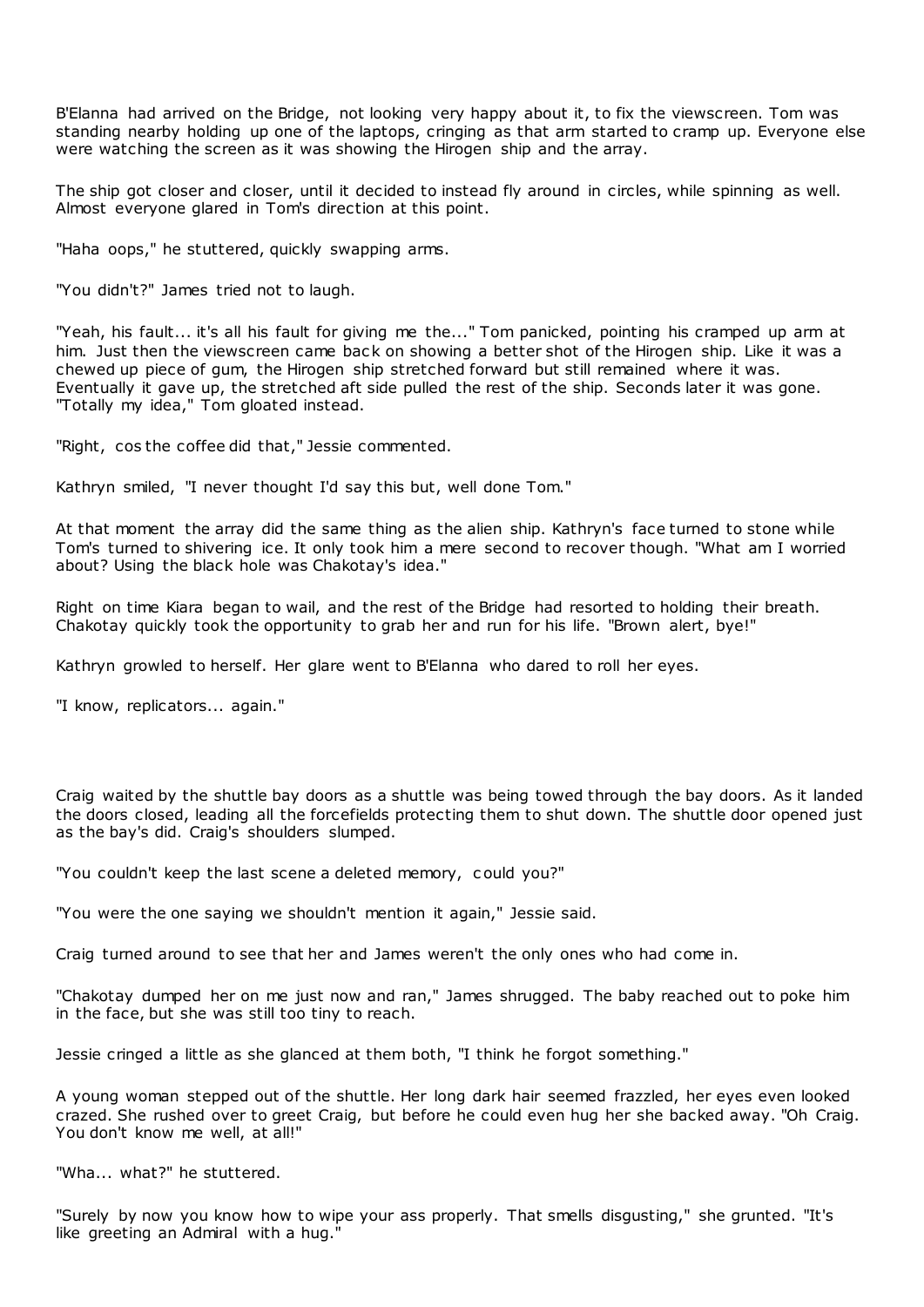James and Jessie laughed quietly as Craig turned to look Kiara's way, she giggled as well.

"I don't know what you're smiling about. Chakotay handed her to you, and I have a guest so..." Craig smugly smiled.

Jessie continued her laugh, "yeah James." She quickly escaped. Craig tried to do the same but James made sure to block his every attempt. Triah meanwhile was looking around in disgust.

"I dunno how, so just grin and bear it, kay?" Craig complained after his fifth attempt.

"Time to learn maybe?"

"But, she's a girl!"

"You'd prefer to change a boy's nappy?"

"Well no, but..."

James frowned in a different direction, "what is she doing?"

Craig turned around and groaned at what he saw. The shuttle bay was in the middle of a spring cleaning, there was even a Wet Floor sign standing nearby. "Triah, no!"

"Where did she even get the mop?" James muttered.

"I'm pretty sure she always packs one," Craig groaned into his hand. "She's a bit of a clean freak." He rushed over to try and take the girl's mop from her, she just pulled it back and continued, whistling happily. "Triah stop, this isn't why you came here... is it?"

"Oh no, but this place looks like it hasn't been cleaned, ever," she said.

"Forget why, how is she here?" James asked.

Craig groaned, "forgot the original scene have you?"

"Trying," James said through gritted teeth, his eyes narrowed.

"Right," Craig nervously laughed. "Well?"

"You think I'd risk mixing my atoms with a shuttle's through some alien communications network, just to clean this ship. Silly boy," Triah shook her head.

Craig pouted, "yeah, that was a rhetorical question sis."

"You beamed yourself through that array, that's ridiculous," James said. He looked away, "we're keeping that, really?"

Craig was surprised as well, "seems that way, but why would you?"

Triah cast her gaze down to the floor, she got distracted for a second by a black stain there, quickly shaking it off. "It's dad. I thought you deserved to know, but not by some cold text on a screen." She pulled a face and glared at James. "For god's sake, if you don't change that kid, I will." Before the words could settle in, she marched over to snatch the baby anyway and walked out of the bay.

"There, problem solved," James said. He looked at a worried Craig, "you okay?"

"No," Craig sadly said. "I knew it was coming, but it still..." His eyes widened, "wait, my sister the clean freak, changing a nappy?"